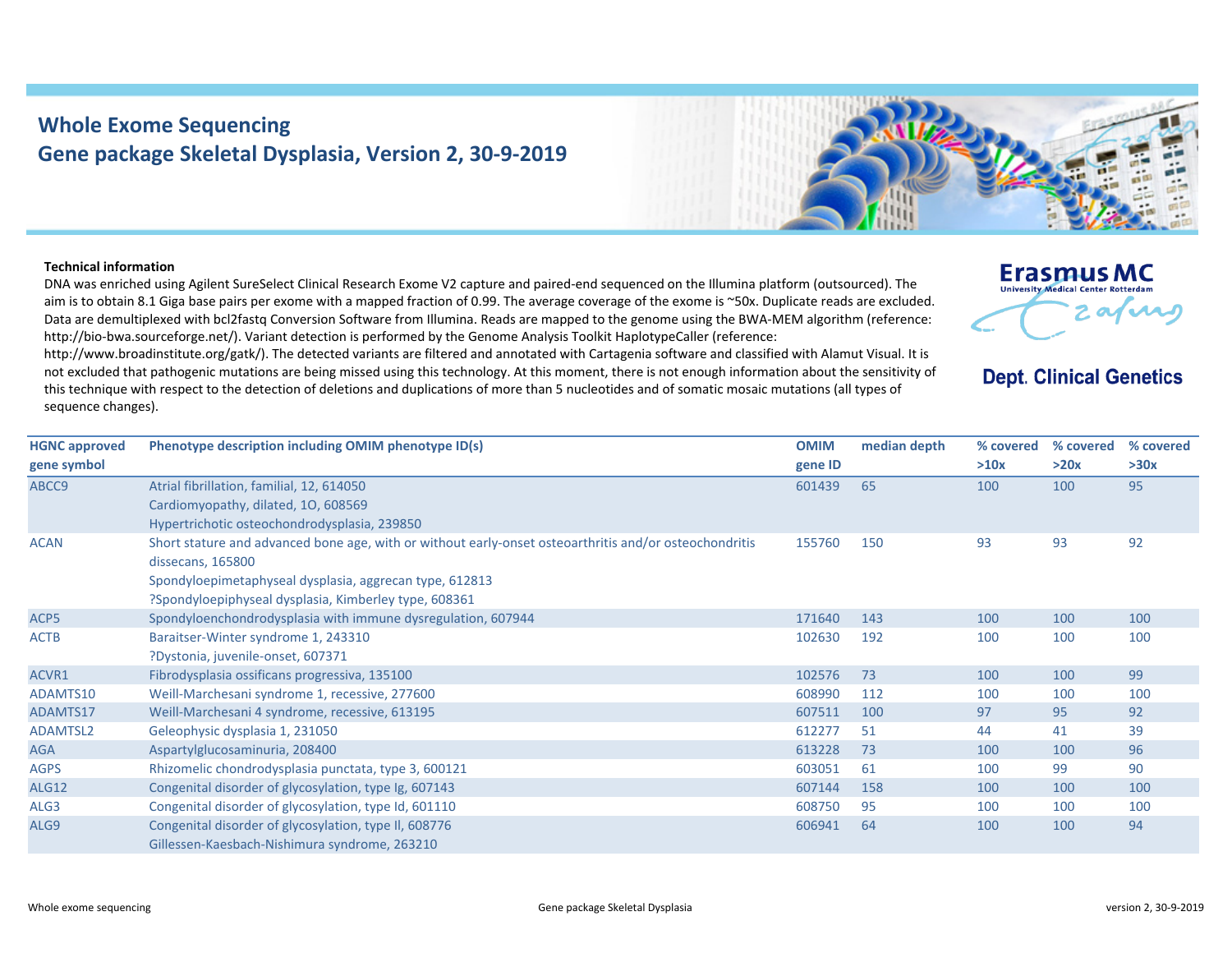| <b>HGNC approved</b> | Phenotype description including OMIM phenotype ID(s)                                                                   | <b>OMIM</b> | median depth | % covered % covered |      | % covered |
|----------------------|------------------------------------------------------------------------------------------------------------------------|-------------|--------------|---------------------|------|-----------|
| gene symbol          |                                                                                                                        | gene ID     |              | >10x                | >20x | >30x      |
| ALMS1                | Alstrom syndrome, 203800                                                                                               | 606844      | 100          | 100                 | 100  | 99        |
| <b>ALPL</b>          | Hypophosphatasia, adult, 146300                                                                                        | 171760      | 130          | 100                 | 100  | 100       |
|                      | Hypophosphatasia, childhood, 241510                                                                                    |             |              |                     |      |           |
|                      | Hypophosphatasia, infantile, 241500                                                                                    |             |              |                     |      |           |
|                      | Odontohypophosphatasia, 146300                                                                                         |             |              |                     |      |           |
| AMER1                | Osteopathia striata with cranial sclerosis, 300373                                                                     | 300647      | 73           | 100                 | 99   | 97        |
| ANKH                 | Chondrocalcinosis 2, 118600                                                                                            | 605145      | 91           | 100                 | 100  | 99        |
|                      | Craniometaphyseal dysplasia, 123000                                                                                    |             |              |                     |      |           |
| ANKRD11              | KBG syndrome, 148050                                                                                                   | 611192      | 112          | 100                 | 98   | 96        |
| ANO5                 | Gnathodiaphyseal dysplasia, 166260                                                                                     | 608662      | 77           | 100                 | 100  | 96        |
|                      | Miyoshi muscular dystrophy 3, 613319                                                                                   |             |              |                     |      |           |
|                      | Muscular dystrophy, limb-girdle 12, 611307                                                                             |             |              |                     |      |           |
| <b>ARSB</b>          | Mucopolysaccharidosis type VI (Maroteaux-Lamy), 253200                                                                 | 611542      | 73           | 100                 | 100  | 98        |
| <b>ARSL</b>          | Chondrodysplasia punctata recessive, 302950                                                                            | 300180      | 81           | 100                 | 99   | 92        |
| <b>B3GALT6</b>       | Ehlers-Danlos syndrome, spondylodysplastic type, 2, 615349                                                             | 615291      | 64           | 79                  | 75   | 72        |
|                      | Spondyloepimetaphyseal dysplasia with joint laxity, type 1, with or without fractures, 271640                          |             |              |                     |      |           |
| B3GAT3               | Multiple joint dislocations, short stature, craniofacial dysmorphism, with or without congenital heart defects, 606374 |             | 125          | 100                 | 100  | 100       |
|                      | 245600                                                                                                                 |             |              |                     |      |           |
| B4GALT7              | Ehlers-Danlos syndrome, spondylodysplastic type, 1, 130070                                                             | 604327      | 126          | 100                 | 100  | 98        |
| BMP1                 | Osteogenesis imperfecta, type XIII, 614856                                                                             | 112264      | 118          | 100                 | 100  | 100       |
| <b>BMPER</b>         | Diaphanospondylodysostosis, 608022                                                                                     | 608699      | 99           | 100                 | 100  | 97        |
| <b>BMPR1B</b>        | Acromesomelic dysplasia, Demirhan type, 609441                                                                         | 603248      | 72           | 100                 | 100  | 100       |
|                      | Brachydactyly, type A1, D, 616849                                                                                      |             |              |                     |      |           |
|                      | Brachydactyly, type A2, 112600                                                                                         |             |              |                     |      |           |
| <b>BRAF</b>          | Adenocarcinoma of lung, somatic, 211980                                                                                | 164757      | 68           | 100                 | 100  | 94        |
|                      | Cardiofaciocutaneous syndrome, 115150                                                                                  |             |              |                     |      |           |
|                      | Colorectal cancer, somatic                                                                                             |             |              |                     |      |           |
|                      | LEOPARD syndrome 3, 613707                                                                                             |             |              |                     |      |           |
|                      | Melanoma, malignant, somatic                                                                                           |             |              |                     |      |           |
|                      | Nonsmall cell lung cancer, somatic                                                                                     |             |              |                     |      |           |
|                      | Noonan syndrome 7, 613706                                                                                              |             |              |                     |      |           |
| <b>BTK</b>           | Agammaglobulinemia 1, 300755                                                                                           | 300300      | 50           | 100                 | 98   | 83        |
|                      | Isolated growth hormone deficiency, type III, with agammaglobulinemia, 307200                                          |             |              |                     |      |           |
| CA <sub>2</sub>      | Osteopetrosis 3, with renal tubular acidosis, 259730                                                                   | 611492      | 99           | 100                 | 100  | 100       |
| CANT1                | Desbuquois dysplasia 1, 251450                                                                                         | 613165      | 128          | 100                 | 100  | 100       |
|                      | Epiphyseal dysplasia, multiple, 7, 617719                                                                              |             |              |                     |      |           |
| CBL                  | ?Juvenile myelomonocytic leukemia, 607785                                                                              | 165360      | 78           | 100                 | 100  | 100       |
|                      | Noonan syndrome-like disorder with or without juvenile myelomonocytic leukemia, 613563                                 |             |              |                     |      |           |
| CCDC8                | 3-M syndrome 3, 614205                                                                                                 | 614145      | 194          | 100                 | 100  | 100       |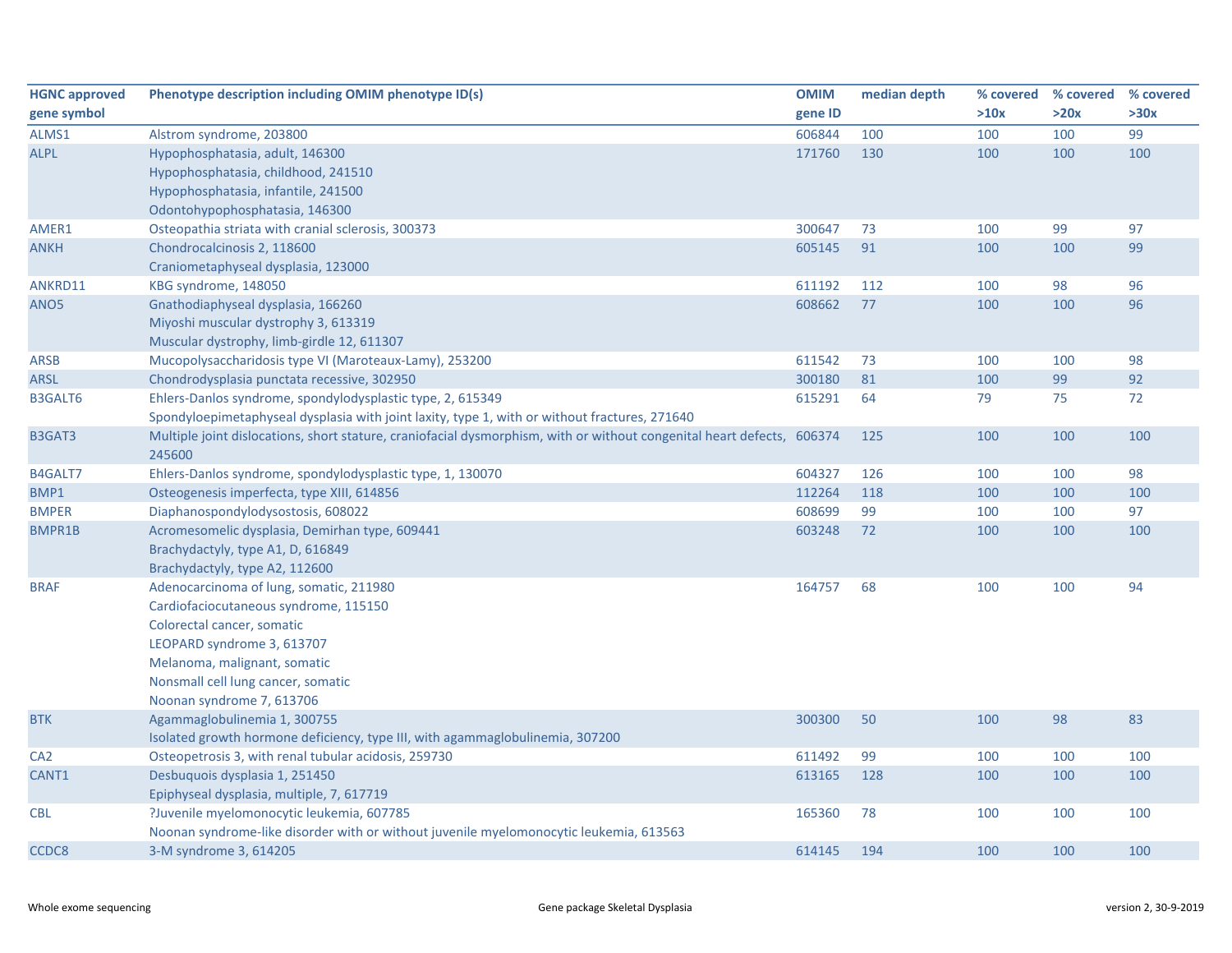| <b>HGNC approved</b> | Phenotype description including OMIM phenotype ID(s)                            | <b>OMIM</b> | median depth | % covered | % covered | % covered |
|----------------------|---------------------------------------------------------------------------------|-------------|--------------|-----------|-----------|-----------|
| gene symbol          |                                                                                 | gene ID     |              | >10x      | >20x      | >30x      |
| CCN <sub>6</sub>     | Arthropathy, progressive pseudorheumatoid, of childhood, 208230                 | 603400      | 83           | 100       | 100       | 100       |
|                      | Spondyloepiphyseal dysplasia tarda with progressive arthropathy, 208230         |             |              |           |           |           |
| CDC45                | Meier-Gorlin syndrome 7, 617063                                                 | 603465      | 94           | 100       | 99        | 97        |
| CDC6                 | ?Meier-Gorlin syndrome 5, 613805                                                | 602627      | 65           | 100       | 100       | 98        |
| CDKN1C               | Beckwith-Wiedemann syndrome, 130650                                             | 600856      | 74           | 90        | 83        | 76        |
|                      | IMAGE syndrome, 614732                                                          |             |              |           |           |           |
| CDT1                 | Meier-Gorlin syndrome 4, 613804                                                 | 605525      | 125          | 100       | 98        | 95        |
| <b>CEP120</b>        | Joubert syndrome 31, 617761                                                     | 613446      | 75           | 100       | 100       | 96        |
|                      | Short-rib thoracic dysplasia 13 with or without polydactyly, 616300             |             |              |           |           |           |
| <b>CFAP410</b>       | Retinal dystrophy with macular staphyloma, 617547                               | 603191      | 141          | 100       | 100       | 100       |
|                      | Spondylometaphyseal dysplasia, axial, 602271                                    |             |              |           |           |           |
| CHST3                | Spondyloepiphyseal dysplasia with congenital joint dislocations, 143095         | 603799      | 129          | 100       | 100       | 100       |
| CLCN <sub>5</sub>    | Dent disease, 300009                                                            | 300008      | 59           | 100       | 100       | 96        |
|                      | Hypophosphatemic rickets, 300554                                                |             |              |           |           |           |
|                      | Nephrolithiasis, type I, 310468                                                 |             |              |           |           |           |
|                      | Proteinuria, low molecular weight, with hypercalciuric nephrocalcinosis, 308990 |             |              |           |           |           |
| CLCN7                | Hypopigmentation, organomegaly, and delayed myelination and development, 618541 | 602727      | 128          | 100       | 100       | 99        |
|                      | Osteopetrosis 2, 166600                                                         |             |              |           |           |           |
|                      | Osteopetrosis 4, 611490                                                         |             |              |           |           |           |
| COG1                 | Congenital disorder of glycosylation, type IIg, 611209                          | 606973      | 96           | 100       | 100       | 98        |
| <b>COL10A1</b>       | Metaphyseal chondrodysplasia, Schmid type, 156500                               | 120110      | 90           | 100       | 100       | 99        |
| <b>COL11A1</b>       | ?Deafness 37, 618533                                                            | 120280      | 62           | 100       | 99        | 93        |
|                      | Fibrochondrogenesis 1, 228520                                                   |             |              |           |           |           |
|                      | {Lumbar disc herniation, susceptibility to}, 603932                             |             |              |           |           |           |
|                      | Marshall syndrome, 154780                                                       |             |              |           |           |           |
|                      | Stickler syndrome, type II, 604841                                              |             |              |           |           |           |
| <b>COL11A2</b>       | Deafness 13, 601868                                                             | 120290      | 110          | 100       | 100       | 100       |
|                      | Deafness 53, 609706                                                             |             |              |           |           |           |
|                      | Fibrochondrogenesis 2, 614524                                                   |             |              |           |           |           |
|                      | Otospondylomegaepiphyseal dysplasia, 184840                                     |             |              |           |           |           |
|                      | Otospondylomegaepiphyseal dysplasia, 215150                                     |             |              |           |           |           |
| COL1A1               | {Bone mineral density variation QTL, osteoporosis}, 166710                      | 120150      | 130          | 100       | 100       | 100       |
|                      | Caffey disease, 114000                                                          |             |              |           |           |           |
|                      | Ehlers-Danlos syndrome, arthrochalasia type, 1, 130060                          |             |              |           |           |           |
|                      | Osteogenesis imperfecta, type I, 166200                                         |             |              |           |           |           |
|                      | Osteogenesis imperfecta, type II, 166210                                        |             |              |           |           |           |
|                      | Osteogenesis imperfecta, type III, 259420                                       |             |              |           |           |           |
|                      | Osteogenesis imperfecta, type IV, 166220                                        |             |              |           |           |           |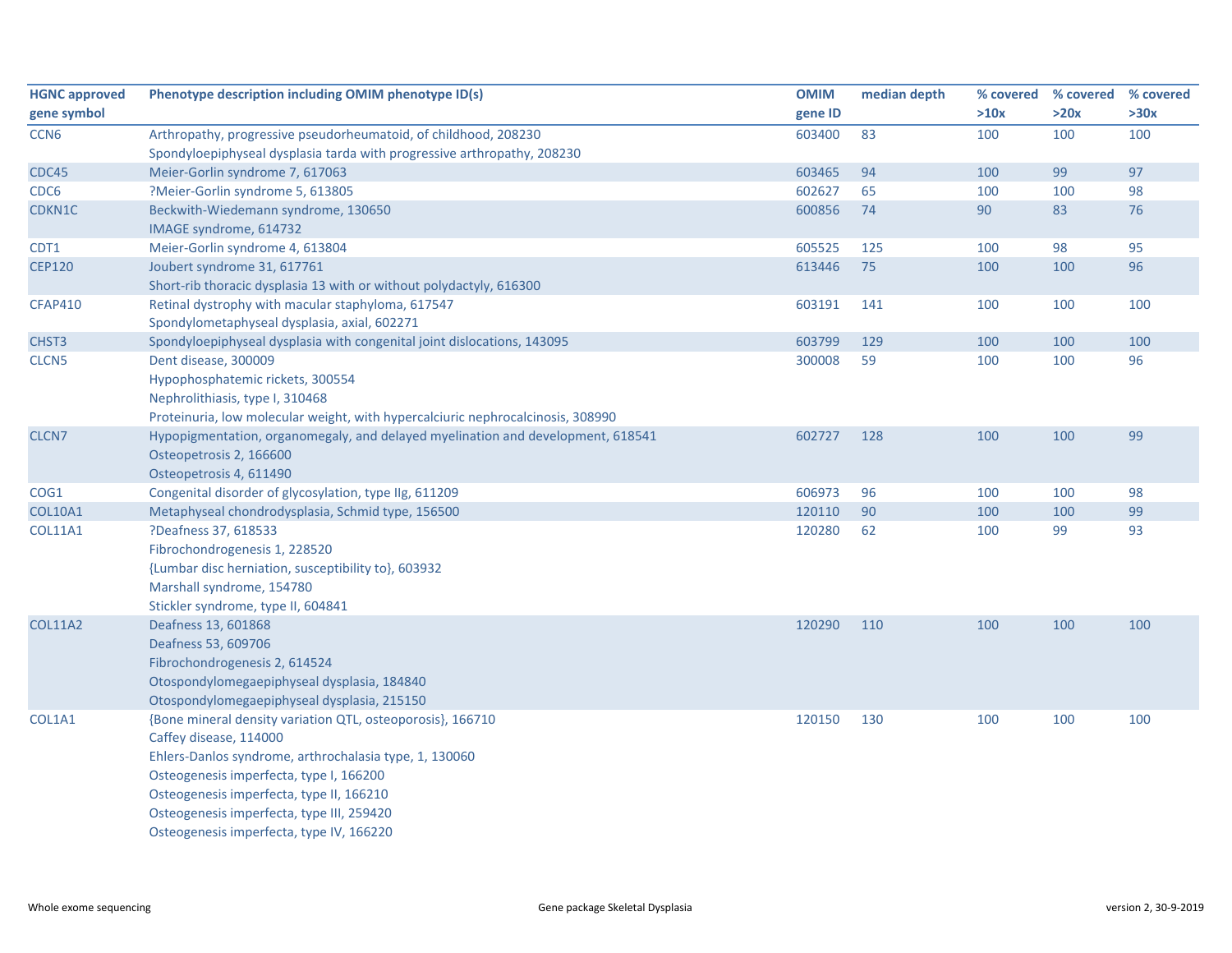| <b>HGNC approved</b> | Phenotype description including OMIM phenotype ID(s)                                                                                                                                                                                                                                                                                                                                                                                                                                                                                                                                                                                                                                                      | <b>OMIM</b> | median depth |      | % covered % covered | % covered |
|----------------------|-----------------------------------------------------------------------------------------------------------------------------------------------------------------------------------------------------------------------------------------------------------------------------------------------------------------------------------------------------------------------------------------------------------------------------------------------------------------------------------------------------------------------------------------------------------------------------------------------------------------------------------------------------------------------------------------------------------|-------------|--------------|------|---------------------|-----------|
| gene symbol          |                                                                                                                                                                                                                                                                                                                                                                                                                                                                                                                                                                                                                                                                                                           | gene ID     |              | >10x | >20x                | >30x      |
| COL1A2               | Ehlers-Danlos syndrome, arthrochalasia type, 2, 617821<br>Ehlers-Danlos syndrome, cardiac valvular type, 225320<br>Osteogenesis imperfecta, type II, 166210<br>Osteogenesis imperfecta, type III, 259420<br>Osteogenesis imperfecta, type IV, 166220<br>{Osteoporosis, postmenopausal}, 166710                                                                                                                                                                                                                                                                                                                                                                                                            | 120160      | 70           | 100  | 100                 | 97        |
| COL2A1               | Achondrogenesis, type II or hypochondrogenesis, 200610<br>Avascular necrosis of the femoral head, 608805<br>Czech dysplasia, 609162<br>Epiphyseal dysplasia, multiple, with myopia and deafness, 132450<br>Kniest dysplasia, 156550<br>Legg-Calve-Perthes disease, 150600<br>Osteoarthritis with mild chondrodysplasia, 604864<br>Platyspondylic skeletal dysplasia, Torrance type, 151210<br>SED congenita, 183900<br>SMED Strudwick type, 184250<br>Spondyloepiphyseal dysplasia, Stanescu type, 616583<br>Spondyloperipheral dysplasia, 271700<br>Stickler sydrome, type I, nonsyndromic ocular, 609508<br>Stickler syndrome, type I, 108300<br>Vitreoretinopathy with phalangeal epiphyseal dysplasia | 120140      | 97           | 100  | 100                 | 99        |
| COL9A1               | ?Epiphyseal dysplasia, multiple, 6, 614135<br>Stickler syndrome, type IV, 614134                                                                                                                                                                                                                                                                                                                                                                                                                                                                                                                                                                                                                          | 120210      | 65           | 100  | 99                  | 91        |
| COL9A2               | Epiphyseal dysplasia, multiple, 2, 600204<br>?Stickler syndrome, type V, 614284                                                                                                                                                                                                                                                                                                                                                                                                                                                                                                                                                                                                                           | 120260      | 100          | 100  | 99                  | 96        |
| COL9A3               | Epiphyseal dysplasia, multiple, 3, with or without myopathy, 600969<br>{Intervertebral disc disease, susceptibility to}, 603932                                                                                                                                                                                                                                                                                                                                                                                                                                                                                                                                                                           | 120270      | 88           | 98   | 96                  | 92        |
| COLEC11              | 3MC syndrome 2, 265050                                                                                                                                                                                                                                                                                                                                                                                                                                                                                                                                                                                                                                                                                    | 612502      | 168          | 100  | 100                 | 100       |
| <b>COMP</b>          | Epiphyseal dysplasia, multiple, 1, 132400<br>Pseudoachondroplasia, 177170                                                                                                                                                                                                                                                                                                                                                                                                                                                                                                                                                                                                                                 | 600310      | 112          | 100  | 97                  | 93        |
| CREB3L1              | Osteogenesis imperfecta, type XVI, 616229                                                                                                                                                                                                                                                                                                                                                                                                                                                                                                                                                                                                                                                                 | 616215      | 107          | 100  | 100                 | 98        |
| <b>CREBBP</b>        | Menke-Hennekam syndrome 1, 618332<br>Rubinstein-Taybi syndrome 1, 180849                                                                                                                                                                                                                                                                                                                                                                                                                                                                                                                                                                                                                                  | 600140      | 85           | 100  | 99                  | 94        |
| <b>CRTAP</b>         | Osteogenesis imperfecta, type VII, 610682                                                                                                                                                                                                                                                                                                                                                                                                                                                                                                                                                                                                                                                                 | 605497      | 86           | 100  | 100                 | 99        |
| <b>CSGALNACT1</b>    | No OMIM phenotype                                                                                                                                                                                                                                                                                                                                                                                                                                                                                                                                                                                                                                                                                         | 616615      | 115          | 100  | 100                 | 100       |
| <b>CTSA</b>          | Galactosialidosis, 256540                                                                                                                                                                                                                                                                                                                                                                                                                                                                                                                                                                                                                                                                                 | 613111      | 124          | 100  | 100                 | 100       |
| <b>CTSK</b>          | Pycnodysostosis, 265800                                                                                                                                                                                                                                                                                                                                                                                                                                                                                                                                                                                                                                                                                   | 601105      | 65           | 100  | 100                 | 98        |
| CUL7                 | 3-M syndrome 1, 273750                                                                                                                                                                                                                                                                                                                                                                                                                                                                                                                                                                                                                                                                                    | 609577      | 111          | 100  | 100                 | 100       |
| <b>CYP26B1</b>       | Craniosynostosis with radiohumeral fusions and other skeletal and craniofacial anomalies, 614416                                                                                                                                                                                                                                                                                                                                                                                                                                                                                                                                                                                                          | 605207      | 159          | 100  | 100                 | 100       |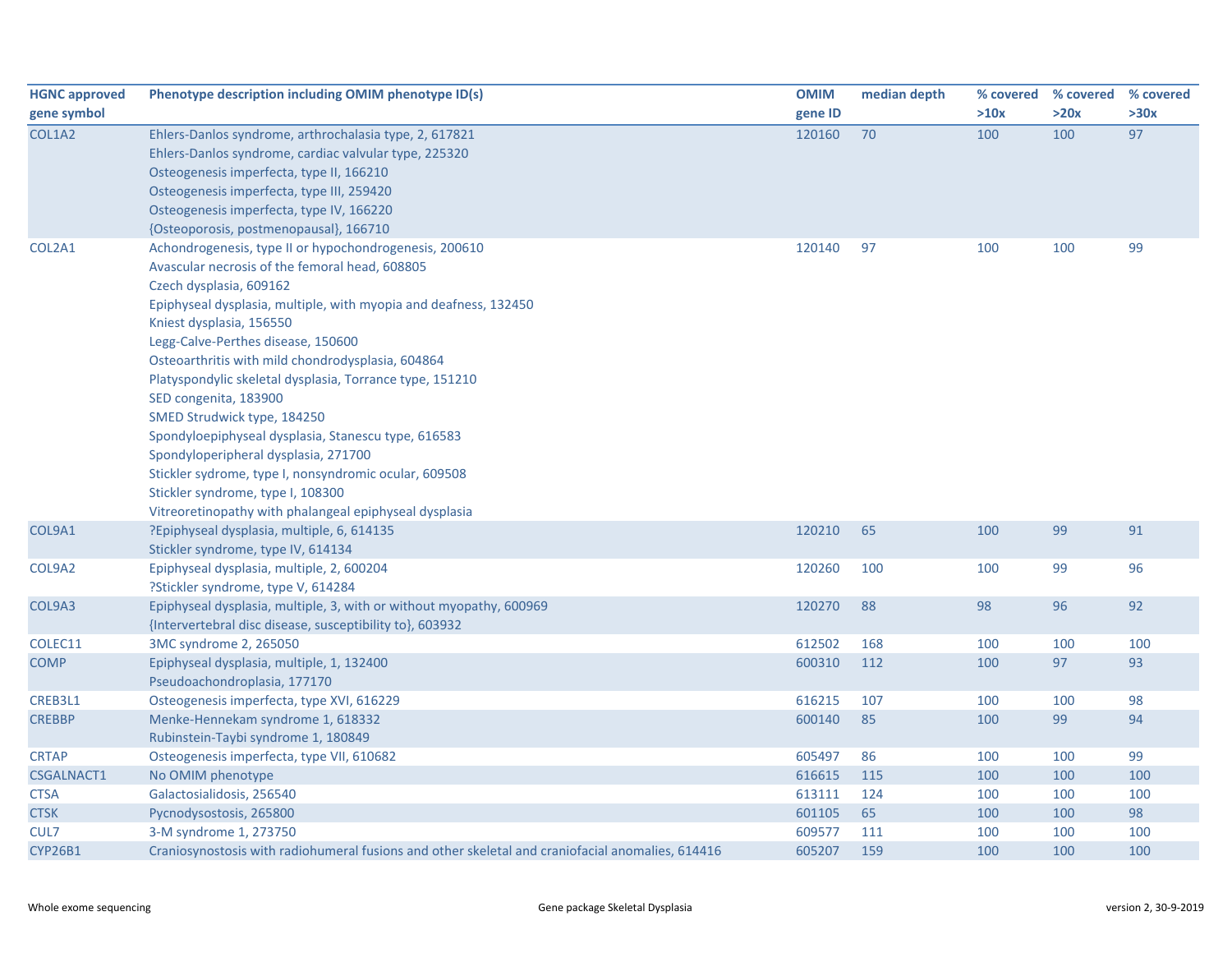| <b>HGNC approved</b> | Phenotype description including OMIM phenotype ID(s)                   | <b>OMIM</b> | median depth | % covered | % covered | % covered |
|----------------------|------------------------------------------------------------------------|-------------|--------------|-----------|-----------|-----------|
| gene symbol          |                                                                        | gene ID     |              | >10x      | >20x      | >30x      |
| <b>CYP27B1</b>       | Vitamin D-dependent rickets, type I, 264700                            | 609506      | 122          | 100       | 100       | 100       |
| DDR <sub>2</sub>     | Spondylometaepiphyseal dysplasia, short limb-hand type, 271665         | 191311      | 89           | 100       | 100       | 99        |
|                      | Warburg-Cinotti syndrome, 618175                                       |             |              |           |           |           |
| DHCR24               | Desmosterolosis, 602398                                                | 606418      | 119          | 100       | 100       | 100       |
| DLL3                 | Spondylocostal dysostosis 1, 277300                                    | 602768      | 100          | 100       | 96        | 89        |
| DLX3                 | Amelogenesis imperfecta, type IV, 104510                               | 600525      | 137          | 100       | 100       | 84        |
|                      | Trichodontoosseous syndrome, 190320                                    |             |              |           |           |           |
| DMP1                 | Hypophosphatemic rickets, AR, 241520                                   | 600980      | 80           | 100       | 100       | 97        |
| <b>DONSON</b>        | Microcephaly, short stature, and limb abnormalities, 617604            | 611428      | 45           | 100       | 91        | 75        |
|                      | Microcephaly-micromelia syndrome, 251230                               |             |              |           |           |           |
| DPM1                 | Congenital disorder of glycosylation, type Ie, 608799                  | 603503      | 79           | 94        | 89        | 85        |
| DVL1                 | Robinow syndrome 2, 616331                                             | 601365      | 123          | 100       | 100       | 99        |
| <b>DYM</b>           | Dyggve-Melchior-Clausen disease, 223800                                | 607461      | 67           | 100       | 98        | 88        |
|                      | Smith-McCort dysplasia, 607326                                         |             |              |           |           |           |
| DYNC2H1              | Short-rib thoracic dysplasia 3 with or without polydactyly, 613091     | 603297      | 71           | 100       | 99        | 91        |
| <b>EBP</b>           | Chondrodysplasia punctata dominant, 302960                             | 300205      | 93           | 100       | 100       | 100       |
|                      | MEND syndrome, 300960                                                  |             |              |           |           |           |
| EIF2AK3              | Wolcott-Rallison syndrome, 226980                                      | 604032      | 72           | 100       | 99        | 94        |
| ENPP1                | Arterial calcification, generalized, of infancy, 1, 208000             | 173335      | 57           | 97        | 93        | 85        |
|                      | Cole disease, 615522                                                   |             |              |           |           |           |
|                      | {Diabetes mellitus, non-insulin-dependent, susceptibility to}, 125853  |             |              |           |           |           |
|                      | Hypophosphatemic rickets, 2, 613312                                    |             |              |           |           |           |
|                      | {Obesity, susceptibility to}, 601665                                   |             |              |           |           |           |
| <b>EVC</b>           | Ellis-van Creveld syndrome, 225500                                     | 604831      | 98           | 96        | 94        | 94        |
|                      | ?Weyers acrofacial dysostosis, 193530                                  |             |              |           |           |           |
| EVC <sub>2</sub>     | Ellis-van Creveld syndrome, 225500                                     | 607261      | 87           | 100       | 99        | 95        |
|                      | Weyers acrofacial dysostosis, 193530                                   |             |              |           |           |           |
| EXT1                 | Chondrosarcoma, 215300                                                 | 608177      | 70           | 100       | 100       | 96        |
|                      | Exostoses, multiple, type 1, 133700                                    |             |              |           |           |           |
| EXT <sub>2</sub>     | Exostoses, multiple, type 2, 133701                                    | 608210      | 98           | 100       | 100       | 97        |
|                      | Seizures, scoliosis, and macrocephaly syndrome, 616682                 |             |              |           |           |           |
| EXTL3                | Immunoskeletal dysplasia with neurodevelopmental abnormalities, 617425 | 605744      | 150          | 100       | 100       | 100       |
| <b>FAM111A</b>       | Gracile bone dysplasia, 602361                                         | 615292      | 75           | 100       | 100       | 100       |
|                      | Kenny-Caffey syndrome, type 2, 127000                                  |             |              |           |           |           |
| FAM20C               | Raine syndrome, 259775                                                 | 611061      | 125          | 100       | 100       | 100       |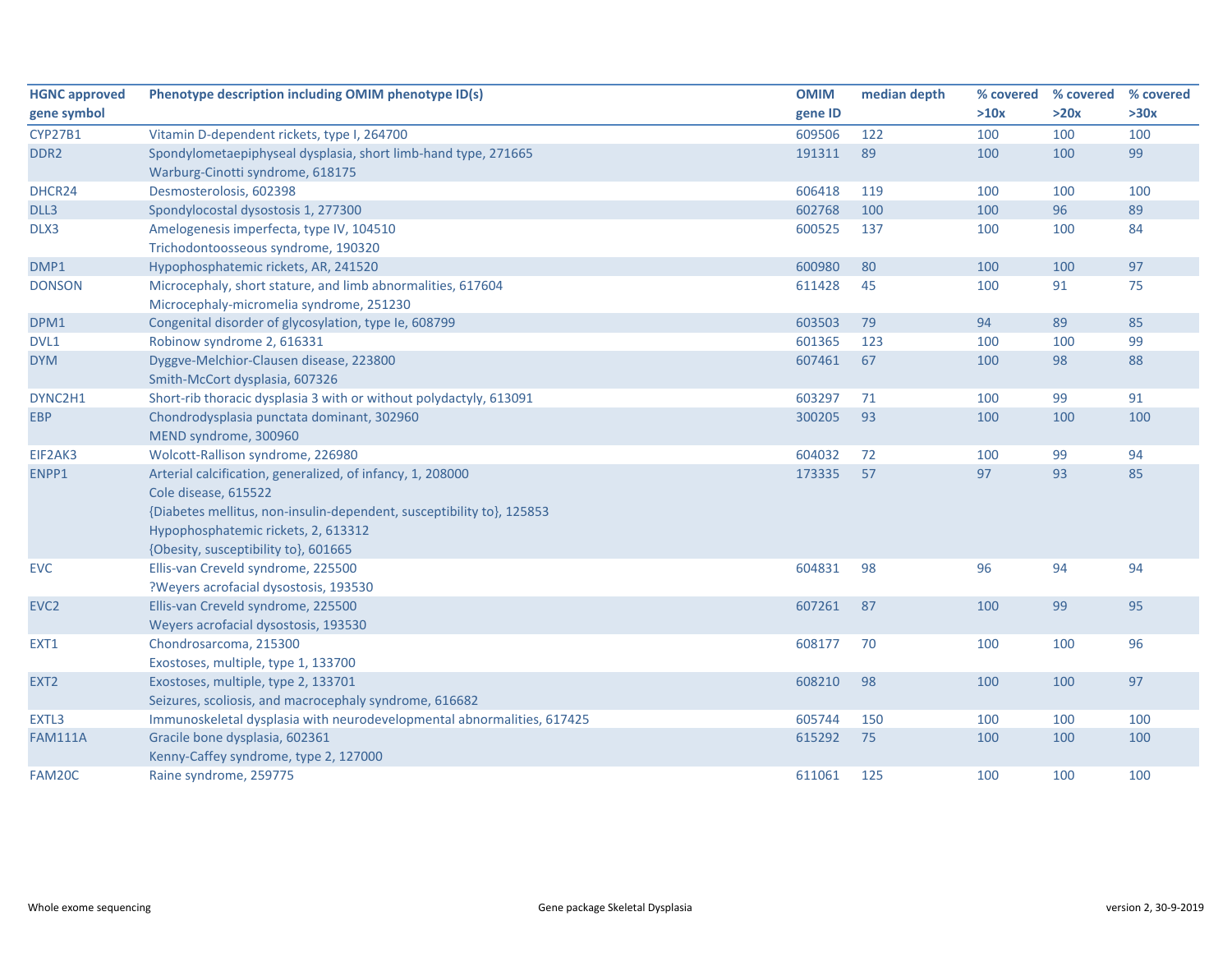| <b>HGNC approved</b> | Phenotype description including OMIM phenotype ID(s)                                   | <b>OMIM</b> | median depth | % covered | % covered | % covered |
|----------------------|----------------------------------------------------------------------------------------|-------------|--------------|-----------|-----------|-----------|
| gene symbol          |                                                                                        | gene ID     |              | >10x      | >20x      | >30x      |
| FBN1                 | Acromicric dysplasia, 102370                                                           | 134797      | 186          | 100       | 100       | 100       |
|                      | Ectopia lentis, familial, 129600                                                       |             |              |           |           |           |
|                      | Geleophysic dysplasia 2, 614185                                                        |             |              |           |           |           |
|                      | MASS syndrome, 604308                                                                  |             |              |           |           |           |
|                      | Marfan lipodystrophy syndrome, 616914                                                  |             |              |           |           |           |
|                      | Marfan syndrome, 154700                                                                |             |              |           |           |           |
|                      | Stiff skin syndrome, 184900                                                            |             |              |           |           |           |
|                      | Weill-Marchesani syndrome 2, dominant, 608328                                          |             |              |           |           |           |
| FERMT3               | Leukocyte adhesion deficiency, type III, 612840                                        | 607901      | 114          | 100       | 100       | 97        |
| FGD1                 | Aarskog-Scott syndrome, 305400                                                         | 300546      | 71           | 100       | 98        | 95        |
|                      | Mental retardation syndromic 16, 305400                                                |             |              |           |           |           |
| FGF23                | Hypophosphatemic rickets, 193100                                                       | 605380      | 88           | 100       | 100       | 97        |
|                      | Osteomalacia, tumor-induced                                                            |             |              |           |           |           |
|                      | Tumoral calcinosis, hyperphosphatemic, familial, 2, 617993                             |             |              |           |           |           |
| FGF8                 | Hypogonadotropic hypogonadism 6 with or without anosmia, 612702                        | 600483      | 134          | 100       | 94        | 94        |
| FGF9                 | Multiple synostoses syndrome 3, 612961                                                 | 600921      | 80           | 100       | 100       | 100       |
| FGFR1                | Encephalocraniocutaneous lipomatosis, somatic mosaic, 613001                           | 136350      | 102          | 100       | 100       | 98        |
|                      | Hartsfield syndrome, 615465                                                            |             |              |           |           |           |
|                      | Hypogonadotropic hypogonadism 2 with or without anosmia, 147950                        |             |              |           |           |           |
|                      | Jackson-Weiss syndrome, 123150                                                         |             |              |           |           |           |
|                      | Osteoglophonic dysplasia, 166250                                                       |             |              |           |           |           |
|                      | Pfeiffer syndrome, 101600                                                              |             |              |           |           |           |
|                      | Trigonocephaly 1, 190440                                                               |             |              |           |           |           |
| FGFR2                | Antley-Bixler syndrome without genital anomalies or disordered steroidogenesis, 207410 | 176943      | 74           | 100       | 100       | 95        |
|                      | Apert syndrome, 101200                                                                 |             |              |           |           |           |
|                      | Beare-Stevenson cutis gyrata syndrome, 123790                                          |             |              |           |           |           |
|                      | Bent bone dysplasia syndrome, 614592                                                   |             |              |           |           |           |
|                      | Craniofacial-skeletal-dermatologic dysplasia, 101600                                   |             |              |           |           |           |
|                      | Craniosynostosis, nonspecific                                                          |             |              |           |           |           |
|                      | Crouzon syndrome, 123500                                                               |             |              |           |           |           |
|                      | Gastric cancer, somatic, 613659                                                        |             |              |           |           |           |
|                      | Jackson-Weiss syndrome, 123150                                                         |             |              |           |           |           |
|                      | LADD syndrome, 149730                                                                  |             |              |           |           |           |
|                      | Pfeiffer syndrome, 101600                                                              |             |              |           |           |           |
|                      | Saethre-Chotzen syndrome, 101400                                                       |             |              |           |           |           |
|                      | Scaphocephaly and Axenfeld-Rieger anomaly                                              |             |              |           |           |           |
|                      | Scaphocephaly, maxillary retrusion, and mental retardation, 609579                     |             |              |           |           |           |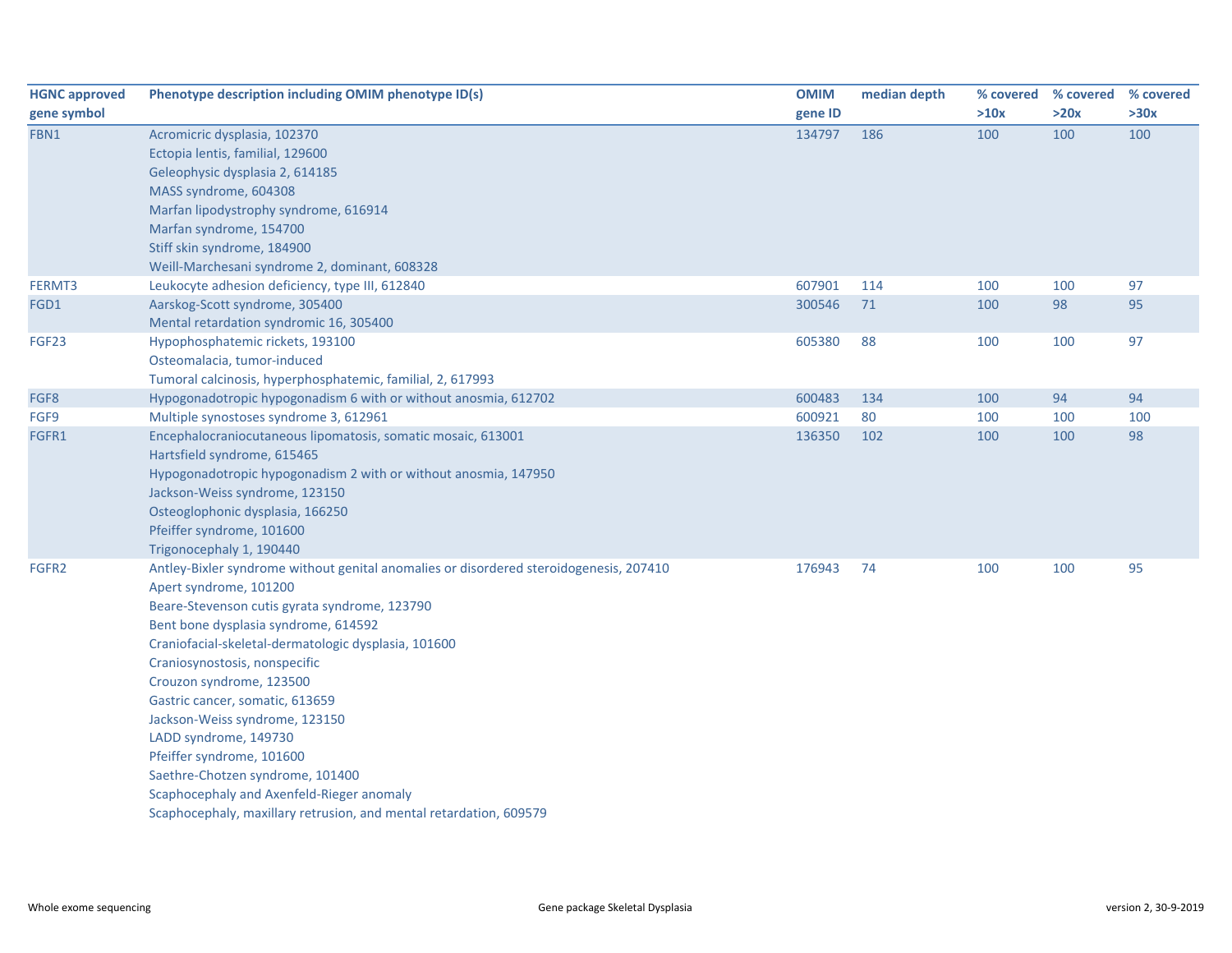| <b>HGNC approved</b> | Phenotype description including OMIM phenotype ID(s)        | <b>OMIM</b> | median depth | % covered |      | % covered % covered |
|----------------------|-------------------------------------------------------------|-------------|--------------|-----------|------|---------------------|
| gene symbol          |                                                             | gene ID     |              | >10x      | >20x | >30x                |
| FGFR3                | Achondroplasia, 100800                                      | 134934      | 122          | 100       | 100  | 98                  |
|                      | Bladder cancer, somatic, 109800                             |             |              |           |      |                     |
|                      | CATSHL syndrome, 610474                                     |             |              |           |      |                     |
|                      | Cervical cancer, somatic, 603956                            |             |              |           |      |                     |
|                      | Colorectal cancer, somatic, 114500                          |             |              |           |      |                     |
|                      | Crouzon syndrome with acanthosis nigricans, 612247          |             |              |           |      |                     |
|                      | Hypochondroplasia, 146000                                   |             |              |           |      |                     |
|                      | LADD syndrome, 149730                                       |             |              |           |      |                     |
|                      | Muenke syndrome, 602849                                     |             |              |           |      |                     |
|                      | Nevus, epidermal, somatic, 162900                           |             |              |           |      |                     |
|                      | SADDAN, 616482                                              |             |              |           |      |                     |
|                      | Spermatocytic seminoma, somatic, 273300                     |             |              |           |      |                     |
|                      | Thanatophoric dysplasia, type I, 187600                     |             |              |           |      |                     |
|                      | Thanatophoric dysplasia, type II, 187601                    |             |              |           |      |                     |
| FIG4                 | Amyotrophic lateral sclerosis 11, 612577                    | 609390      | 59           | 100       | 99   | 94                  |
|                      | Charcot-Marie-Tooth disease, type 4J, 611228                |             |              |           |      |                     |
|                      | ?Polymicrogyria, bilateral temporooccipital, 612691         |             |              |           |      |                     |
|                      | Yunis-Varon syndrome, 216340                                |             |              |           |      |                     |
| FKBP10               | Bruck syndrome 1, 259450                                    | 607063      | 131          | 100       | 100  | 100                 |
|                      | Osteogenesis imperfecta, type XI, 610968                    |             |              |           |      |                     |
| <b>FLNA</b>          | Cardiac valvular dysplasia, 314400                          | 300017      | 110          | 100       | 100  | 100                 |
|                      | Congenital short bowel syndrome, 300048                     |             |              |           |      |                     |
|                      | ?FG syndrome 2, 300321                                      |             |              |           |      |                     |
|                      | Frontometaphyseal dysplasia 1, 305620                       |             |              |           |      |                     |
|                      | Heterotopia, periventricular, 1, 300049                     |             |              |           |      |                     |
|                      | Intestinal pseudoobstruction, neuronal, 300048              |             |              |           |      |                     |
|                      | Melnick-Needles syndrome, 309350                            |             |              |           |      |                     |
|                      | Otopalatodigital syndrome, type I, 311300                   |             |              |           |      |                     |
|                      | Otopalatodigital syndrome, type II, 304120                  |             |              |           |      |                     |
|                      | Terminal osseous dysplasia, 300244                          |             |              |           |      |                     |
| <b>FLNB</b>          | Atelosteogenesis, type I, 108720                            | 603381      | 110          | 100       | 100  | 99                  |
|                      | Atelosteogenesis, type III, 108721                          |             |              |           |      |                     |
|                      | Boomerang dysplasia, 112310                                 |             |              |           |      |                     |
|                      | Larsen syndrome, 150250                                     |             |              |           |      |                     |
|                      | Spondylocarpotarsal synostosis syndrome, 272460             |             |              |           |      |                     |
| FN1                  | Glomerulopathy with fibronectin deposits 2, 601894          | 135600      | 80           | 100       | 100  | 96                  |
|                      | Plasma fibronectin deficiency, 614101                       |             |              |           |      |                     |
|                      | Spondylometaphyseal dysplasia, corner fracture type, 184255 |             |              |           |      |                     |
| <b>FUCA1</b>         | Fucosidosis, 230000                                         | 612280      | 83           | 100       | 100  | 98                  |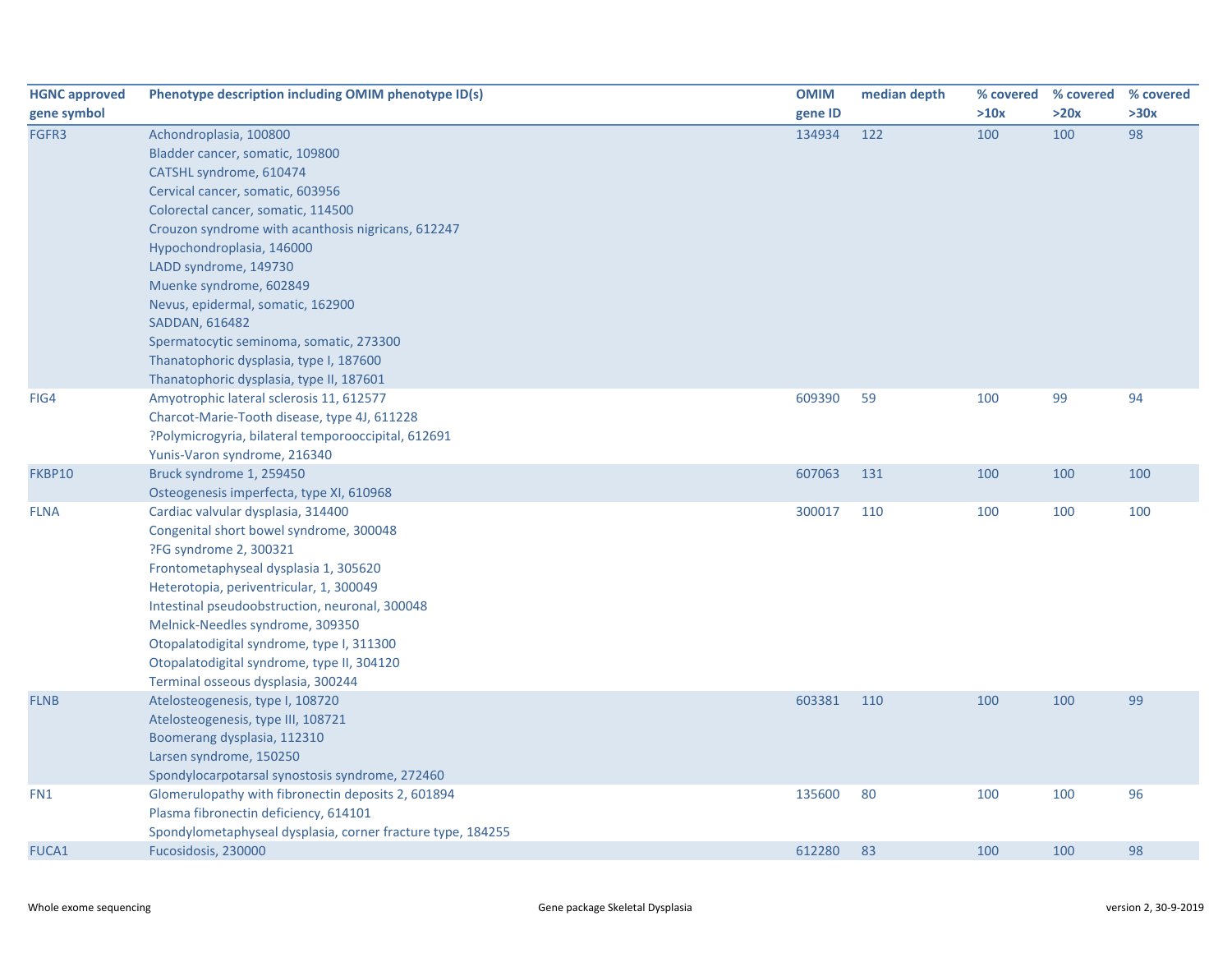| <b>HGNC approved</b> | Phenotype description including OMIM phenotype ID(s)       | <b>OMIM</b> | median depth | % covered | % covered | % covered |
|----------------------|------------------------------------------------------------|-------------|--------------|-----------|-----------|-----------|
| gene symbol          |                                                            | gene ID     |              | >10x      | >20x      | >30x      |
| FZD <sub>2</sub>     | Omodysplasia 2, 164745                                     | 600667      | 148          | 100       | 99        | 97        |
| <b>GALNS</b>         | Mucopolysaccharidosis IVA, 253000                          | 612222      | 81           | 100       | 99        | 95        |
| GALNT3               | Tumoral calcinosis, hyperphosphatemic, familial, 1, 211900 | 601756      | 69           | 100       | 100       | 97        |
| GDF3                 | Klippel-Feil syndrome 3, 613702                            | 606522      | 120          | 100       | 100       | 100       |
|                      | Microphthalmia with coloboma 6, 613703                     |             |              |           |           |           |
|                      | Microphthalmia, isolated 7, 613704                         |             |              |           |           |           |
| GDF5                 | ?Acromesomelic dysplasia, Hunter-Thompson type, 201250     | 601146      | 143          | 100       | 100       | 100       |
|                      | Brachydactyly, type A1, C, 615072                          |             |              |           |           |           |
|                      | Brachydactyly, type A2, 112600                             |             |              |           |           |           |
|                      | Brachydactyly, type C, 113100                              |             |              |           |           |           |
|                      | Chondrodysplasia, Grebe type, 200700                       |             |              |           |           |           |
|                      | Du Pan syndrome, 228900                                    |             |              |           |           |           |
|                      | Multiple synostoses syndrome 2, 610017                     |             |              |           |           |           |
|                      | {Osteoarthritis-5}, 612400                                 |             |              |           |           |           |
|                      | Symphalangism, proximal, 1B, 615298                        |             |              |           |           |           |
| GDF <sub>6</sub>     | Klippel-Feil syndrome 1, 118100                            | 601147      | 124          | 100       | 100       | 100       |
|                      | Leber congenital amaurosis 17, 615360                      |             |              |           |           |           |
|                      | Microphthalmia with coloboma 6, digenic, 613703            |             |              |           |           |           |
|                      | Microphthalmia, isolated 4, 613094                         |             |              |           |           |           |
|                      | Multiple synostoses syndrome 4, 617898                     |             |              |           |           |           |
| GH <sub>1</sub>      | Growth hormone deficiency, isolated, type IA, 262400       | 139250      | 177          | 100       | 100       | 100       |
|                      | Growth hormone deficiency, isolated, type IB, 612781       |             |              |           |           |           |
|                      | Growth hormone deficiency, isolated, type II, 173100       |             |              |           |           |           |
|                      | Kowarski syndrome, 262650                                  |             |              |           |           |           |
| <b>GHR</b>           | Growth hormone insensitivity, partial, 604271              | 600946      | 77           | 100       | 100       | 98        |
|                      | {Hypercholesterolemia, familial, modifier of}, 143890      |             |              |           |           |           |
|                      | Increased responsiveness to growth hormone, 604271         |             |              |           |           |           |
|                      | Laron dwarfism, 262500                                     |             |              |           |           |           |
| <b>GHRHR</b>         | Growth hormone deficiency, isolated, type IV, 618157       | 139191      | 87           | 100       | 100       | 98        |
| <b>GHSR</b>          | Growth hormone deficiency, isolated partial, 615925        | 601898      | 137          | 100       | 100       | 100       |
| GJA1                 | Atrioventricular septal defect 3, 600309                   | 121014      | 101          | 100       | 100       | 100       |
|                      | Craniometaphyseal dysplasia, 218400                        |             |              |           |           |           |
|                      | Erythrokeratodermia variabilis et progressiva 3, 617525    |             |              |           |           |           |
|                      | Hypoplastic left heart syndrome 1, 241550                  |             |              |           |           |           |
|                      | Oculodentodigital dysplasia, 164200                        |             |              |           |           |           |
|                      | Oculodentodigital dysplasia, 257850                        |             |              |           |           |           |
|                      | Palmoplantar keratoderma with congenital alopecia, 104100  |             |              |           |           |           |
|                      | Syndactyly, type III, 186100                               |             |              |           |           |           |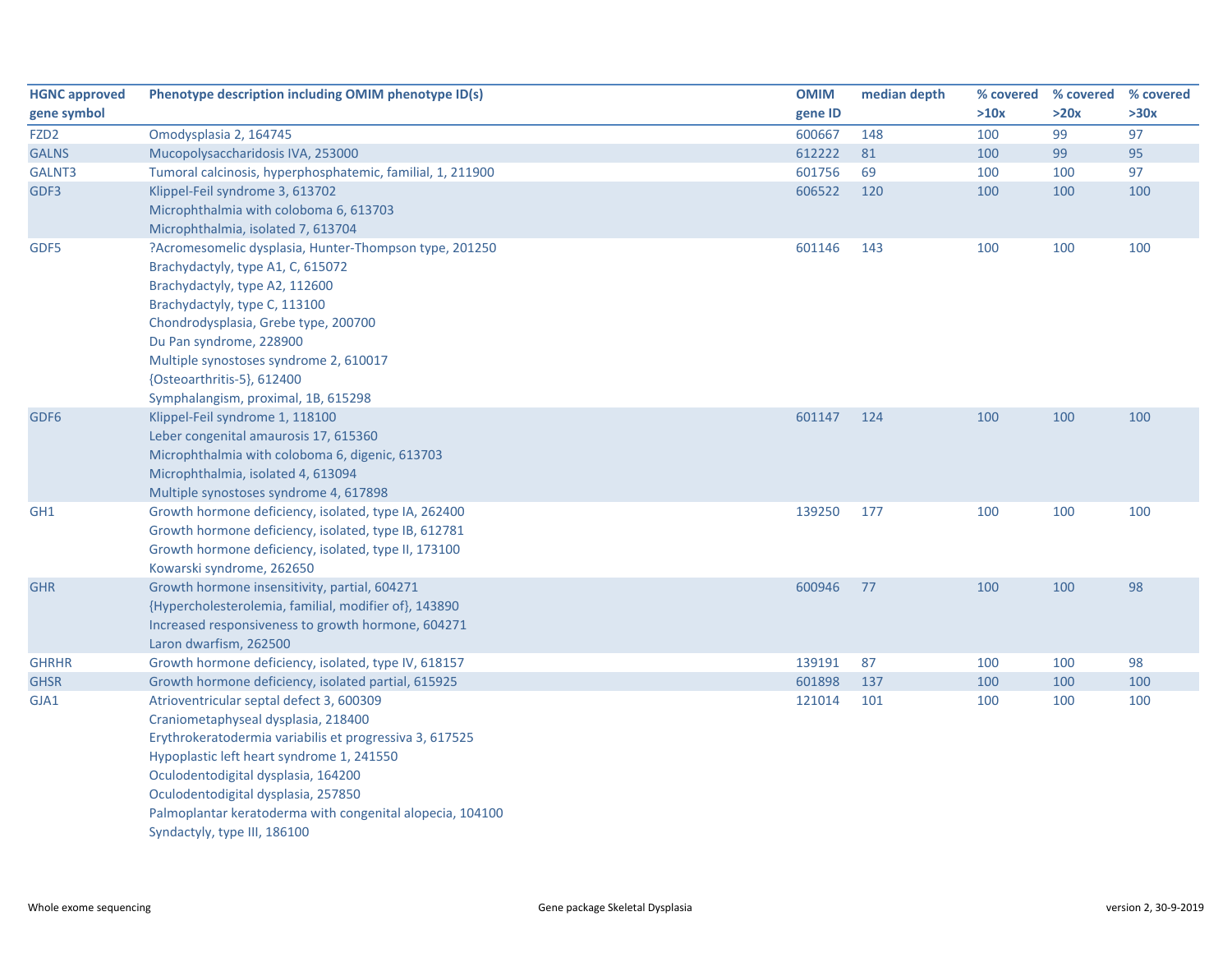| <b>HGNC approved</b> | Phenotype description including OMIM phenotype ID(s)       | <b>OMIM</b> | median depth | % covered | % covered | % covered |
|----------------------|------------------------------------------------------------|-------------|--------------|-----------|-----------|-----------|
| gene symbol          |                                                            | gene ID     |              | >10x      | >20x      | >30x      |
| GLB1                 | GM1-gangliosidosis, type I, 230500                         | 611458      | 105          | 100       | 100       | 98        |
|                      | GM1-gangliosidosis, type II, 230600                        |             |              |           |           |           |
|                      | GM1-gangliosidosis, type III, 230650                       |             |              |           |           |           |
|                      | Mucopolysaccharidosis type IVB (Morquio), 253010           |             |              |           |           |           |
| GLI <sub>2</sub>     | Culler-Jones syndrome, 615849                              | 165230      | 163          | 100       | 100       | 99        |
|                      | Holoprosencephaly 9, 610829                                |             |              |           |           |           |
| GLI3                 | Greig cephalopolysyndactyly syndrome, 175700               | 165240      | 110          | 100       | 100       | 99        |
|                      | {Hypothalamic hamartomas, somatic}, 241800                 |             |              |           |           |           |
|                      | Pallister-Hall syndrome, 146510                            |             |              |           |           |           |
|                      | Polydactyly, postaxial, types A1 and B, 174200             |             |              |           |           |           |
|                      | Polydactyly, preaxial, type IV, 174700                     |             |              |           |           |           |
| <b>GMNN</b>          | Meier-Gorlin syndrome 6, 616835                            | 602842      | 60           | 100       | 100       | 96        |
| <b>GNAS</b>          | ACTH-independent macronodular adrenal hyperplasia, 219080  | 139320      | 180          | 100       | 100       | 97        |
|                      | McCune-Albright syndrome, somatic, mosaic, 174800          |             |              |           |           |           |
|                      | Osseous heteroplasia, progressive, 166350                  |             |              |           |           |           |
|                      | Pituitary adenoma 3, multiple types, somatic, 617686       |             |              |           |           |           |
|                      | Pseudohypoparathyroidism Ia, 103580                        |             |              |           |           |           |
|                      | Pseudohypoparathyroidism Ib, 603233                        |             |              |           |           |           |
|                      | Pseudohypoparathyroidism Ic, 612462                        |             |              |           |           |           |
|                      | Pseudopseudohypoparathyroidism, 612463                     |             |              |           |           |           |
| <b>GNPAT</b>         | Rhizomelic chondrodysplasia punctata, type 2, 222765       | 602744      | 78           | 100       | 100       | 96        |
| <b>GNPTAB</b>        | Mucolipidosis II alpha/beta, 252500                        | 607840      | 63           | 100       | 99        | 95        |
|                      | Mucolipidosis III alpha/beta, 252600                       |             |              |           |           |           |
| <b>GNPTG</b>         | Mucolipidosis III gamma, 252605                            | 607838      | 153          | 100       | 99        | 94        |
| <b>GNS</b>           | Mucopolysaccharidosis type IIID, 252940                    | 607664      | 68           | 100       | 100       | 98        |
| <b>GORAB</b>         | Geroderma osteodysplasticum, 231070                        | 607983      | 66           | 100       | 100       | 98        |
| GPC6                 | Omodysplasia 1, 258315                                     | 604404      | 76           | 100       | 100       | 97        |
| GPX4                 | Spondylometaphyseal dysplasia, Sedaghatian type, 250220    | 138322      | 189          | 100       | 100       | 97        |
| <b>GUSB</b>          | Mucopolysaccharidosis VII, 253220                          | 611499      | 106          | 100       | 100       | 97        |
| HDAC4                | No OMIM phenotype                                          | 605314      | 112          | 100       | 100       | 100       |
| HES7                 | Spondylocostal dysostosis 4, 613686                        | 608059      | 61           | 95        | 86        | 76        |
| HESX1                | Growth hormone deficiency with pituitary anomalies, 182230 | 601802      | 71           | 100       | 100       | 95        |
|                      | Pituitary hormone deficiency, combined, 5, 182230          |             |              |           |           |           |
|                      | Septooptic dysplasia, 182230                               |             |              |           |           |           |
| <b>HGSNAT</b>        | Mucopolysaccharidosis type IIIC (Sanfilippo C), 252930     | 610453      | 70           | 94        | 94        | 92        |
|                      | Retinitis pigmentosa 73, 616544                            |             |              |           |           |           |
| HOXA13               | ?Guttmacher syndrome, 176305                               | 142959      | 80           | 86        | 78        | 74        |
|                      | Hand-foot-uterus syndrome, 140000                          |             |              |           |           |           |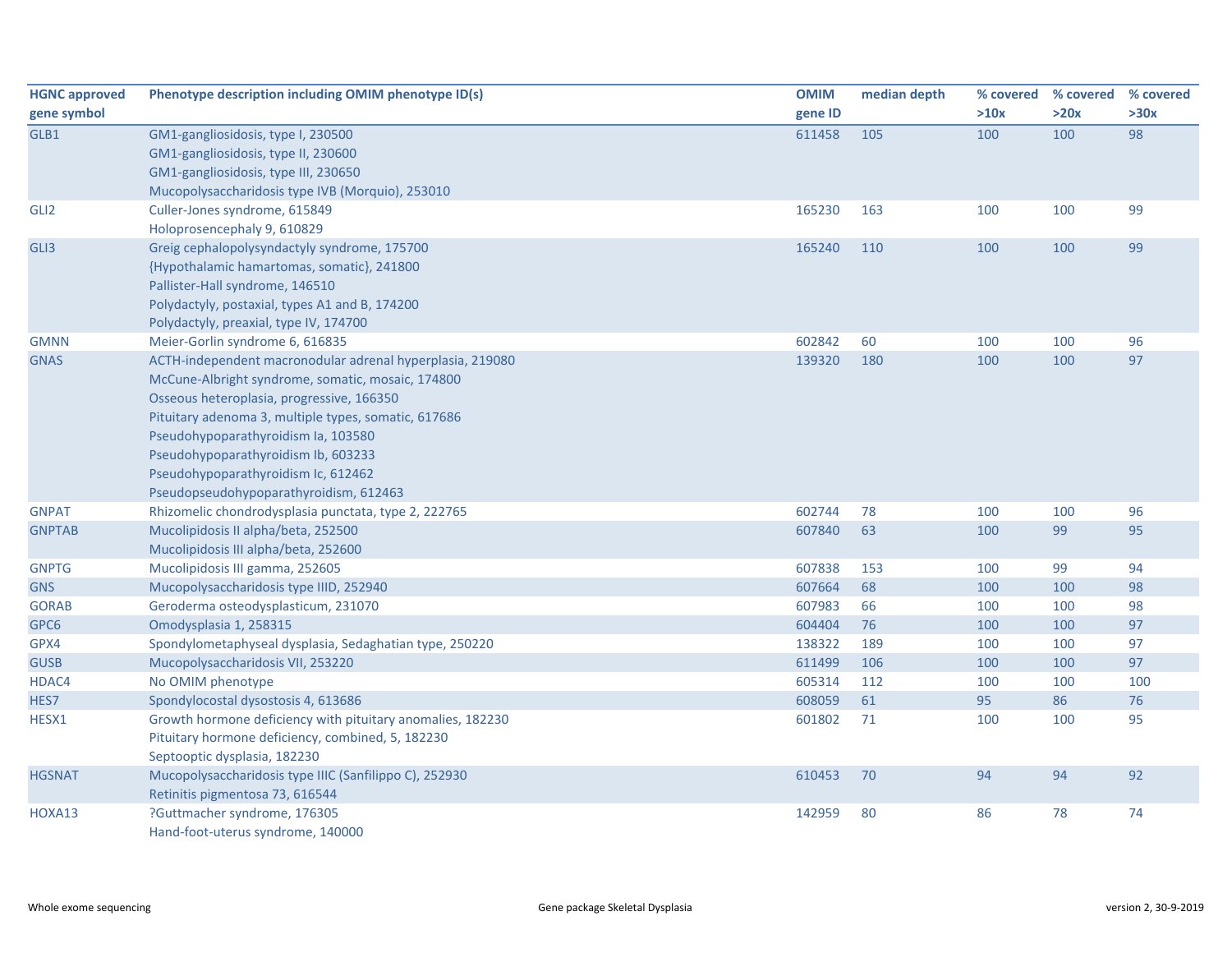| <b>HGNC approved</b> | Phenotype description including OMIM phenotype ID(s)                                   | <b>OMIM</b> | median depth |      | % covered % covered % covered |      |
|----------------------|----------------------------------------------------------------------------------------|-------------|--------------|------|-------------------------------|------|
| gene symbol          |                                                                                        | gene ID     |              | >10x | >20x                          | >30x |
| <b>HPGD</b>          | Cranioosteoarthropathy, 259100                                                         | 601688      | 73           | 100  | 100                           | 98   |
|                      | Digital clubbing, isolated congenital, 119900                                          |             |              |      |                               |      |
|                      | Hypertrophic osteoarthropathy, primary 1, 259100                                       |             |              |      |                               |      |
| <b>HRAS</b>          | Bladder cancer, somatic, 109800                                                        | 190020      | 179          | 100  | 100                           | 100  |
|                      | Congenital myopathy with excess of muscle spindles, 218040                             |             |              |      |                               |      |
|                      | Costello syndrome, 218040                                                              |             |              |      |                               |      |
|                      | Nevus sebaceous or woolly hair nevus, somatic, 162900                                  |             |              |      |                               |      |
|                      | Schimmelpenning-Feuerstein-Mims syndrome, somatic mosaic, 163200                       |             |              |      |                               |      |
|                      | Spitz nevus or nevus spilus, somatic, 137550                                           |             |              |      |                               |      |
|                      | Thyroid carcinoma, follicular, somatic, 188470                                         |             |              |      |                               |      |
| HSPA9                | Anemia, sideroblastic, 4, 182170                                                       | 600548      | 70           | 100  | 99                            | 93   |
|                      | Even-plus syndrome, 616854                                                             |             |              |      |                               |      |
| HSPG2                | Dyssegmental dysplasia, Silverman-Handmaker type, 224410                               | 142461      | 105          | 99   | 99                            | 99   |
|                      | Schwartz-Jampel syndrome, type 1, 255800                                               |             |              |      |                               |      |
| HYLS1                | Hydrolethalus syndrome, 236680                                                         | 610693      | 74           | 100  | 100                           | 100  |
| IDH <sub>2</sub>     | D-2-hydroxyglutaric aciduria 2, 613657                                                 | 147650      | 105          | 100  | 100                           | 100  |
| <b>IDS</b>           | Mucopolysaccharidosis II, 309900                                                       | 300823      | 74           | 100  | 99                            | 95   |
| <b>IDUA</b>          | Mucopolysaccharidosis Ih, 607014                                                       | 252800      | 138          | 100  | 97                            | 91   |
|                      | Mucopolysaccharidosis Ih/s, 607015                                                     |             |              |      |                               |      |
|                      | Mucopolysaccharidosis Is, 607016                                                       |             |              |      |                               |      |
| <b>IFITM5</b>        | Osteogenesis imperfecta, type V, 610967                                                | 614757      | 131          | 100  | 100                           | 100  |
| <b>IFT122</b>        | Cranioectodermal dysplasia 1, 218330                                                   | 606045      | 111          | 100  | 100                           | 99   |
| <b>IFT140</b>        | Retinitis pigmentosa 80, 617781                                                        | 614620      | 113          | 100  | 100                           | 98   |
|                      | Short-rib thoracic dysplasia 9 with or without polydactyly, 266920                     |             |              |      |                               |      |
| <b>IFT172</b>        | Retinitis pigmentosa 71, 616394                                                        | 607386      | 75           | 100  | 100                           | 96   |
|                      | Short-rib thoracic dysplasia 10 with or without polydactyly, 615630                    |             |              |      |                               |      |
| IFT43                | ?Cranioectodermal dysplasia 3, 614099                                                  | 614068      | 75           | 100  | 100                           | 100  |
|                      | ?Retinitis pigmentosa 81, 617871                                                       |             |              |      |                               |      |
|                      | Short-rib thoracic dysplasia 18 with polydactyly, 617866                               |             |              |      |                               |      |
| IFT80                | Short-rib thoracic dysplasia 2 with or without polydactyly, 611263                     | 611177      | 62           | 100  | 98                            | 87   |
| IGF1                 | Growth retardation with deafness and mental retardation due to IGF1 deficiency, 608747 | 147440      | 71           | 100  | 100                           | 100  |
| IGF1R                | Insulin-like growth factor I, resistance to, 270450                                    | 147370      | 120          | 100  | 100                           | 100  |
| <b>IGFALS</b>        | Acid-labile subunit, deficiency of, 615961                                             | 601489      | 103          | 100  | 100                           | 100  |
| IGSF1                | Hypothyroidism, central, and testicular enlargement, 300888                            | 300137      | 62           | 100  | 99                            | 93   |
| <b>IHH</b>           | Acrocapitofemoral dysplasia, 607778                                                    | 600726      | 133          | 100  | 100                           | 100  |
|                      | Brachydactyly, type A1, 112500                                                         |             |              |      |                               |      |
| <b>IKBKB</b>         | Immunodeficiency 15A, 618204                                                           | 603258      | 86           | 100  | 100                           | 97   |
|                      | Immunodeficiency 15B, 615592                                                           |             |              |      |                               |      |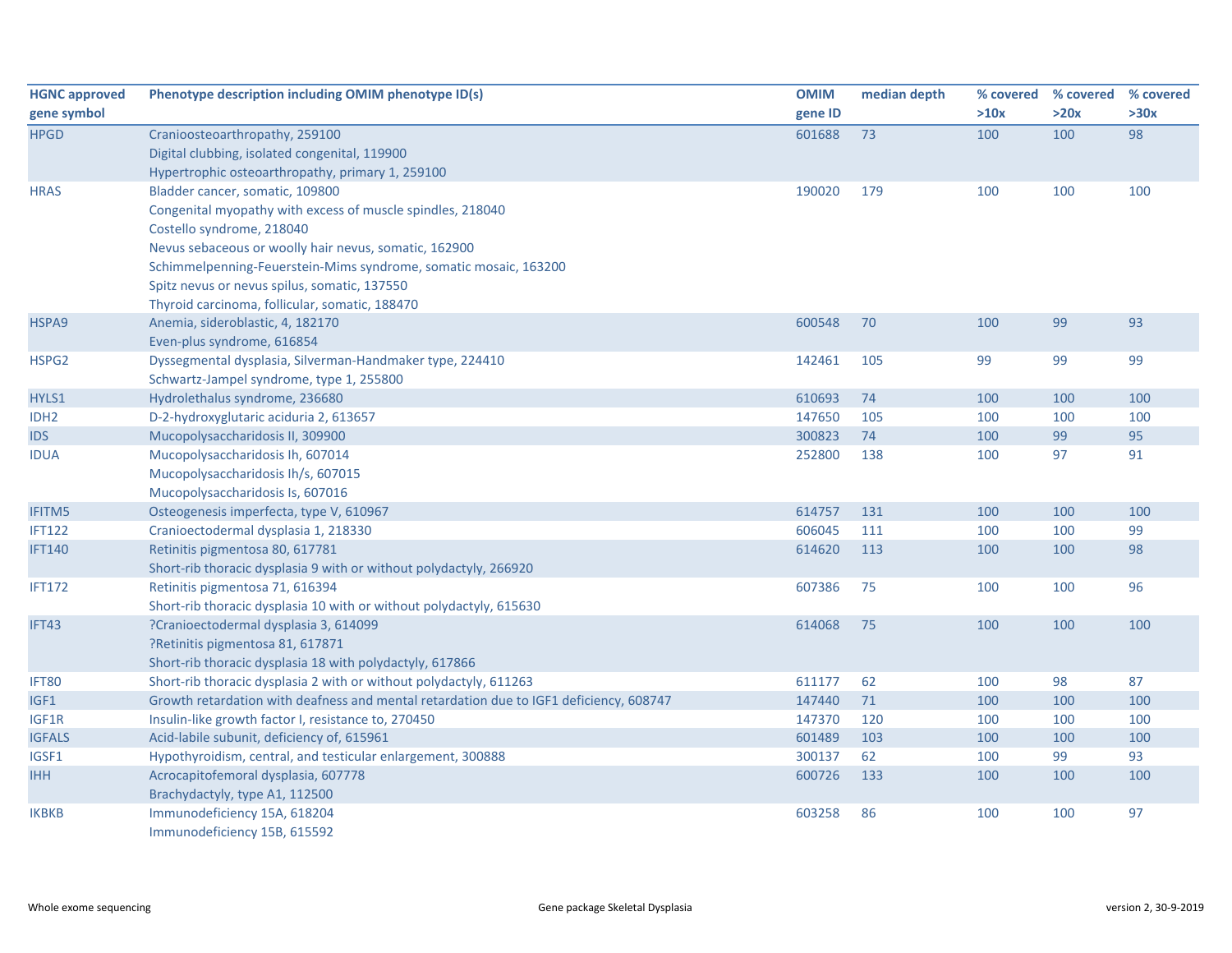| <b>HGNC approved</b> | Phenotype description including OMIM phenotype ID(s)                       | <b>OMIM</b> | median depth | % covered | % covered % covered |      |
|----------------------|----------------------------------------------------------------------------|-------------|--------------|-----------|---------------------|------|
| gene symbol          |                                                                            | gene ID     |              | >10x      | >20x                | >30x |
| <b>IKBKG</b>         | Ectodermal dysplasia and immunodeficiency 1, 300291                        | 300248      | 24           | 38        | 33                  | 31   |
|                      | Ectodermal, dysplasia, anhidrotic, lymphedema and immunodeficiency, 300301 |             |              |           |                     |      |
|                      | Immunodeficiency 33, 300636                                                |             |              |           |                     |      |
|                      | Immunodeficiency, isolated, 300584                                         |             |              |           |                     |      |
|                      | Incontinentia pigmenti, 308300                                             |             |              |           |                     |      |
|                      | Invasive pneumococcal disease, recurrent isolated, 2, 300640               |             |              |           |                     |      |
| IL2RG                | Combined immunodeficiency, moderate, 312863                                | 308380      | 54           | 100       | 99                  | 91   |
|                      | Severe combined immunodeficiency, 300400                                   |             |              |           |                     |      |
| <b>IMPAD1</b>        | Chondrodysplasia with joint dislocations, GPAPP type, 614078               | 614010      | 146          | 100       | 100                 | 97   |
| <b>INPPL1</b>        | Opsismodysplasia, 258480                                                   | 600829      | 111          | 100       | 100                 | 99   |
| <b>KIAA0753</b>      | ?Orofaciodigital syndrome XV, 617127                                       | 617112      | 52           | 100       | 98                  | 91   |
| KIF <sub>22</sub>    | Spondyloepimetaphyseal dysplasia with joint laxity, type 2, 603546         | 603213      | 158          | 100       | 100                 | 100  |
| KIF7                 | Acrocallosal syndrome, 200990                                              | 611254      | 107          | 98        | 96                  | 93   |
|                      | ?Al-Gazali-Bakalinova syndrome, 607131                                     |             |              |           |                     |      |
|                      | ?Hydrolethalus syndrome 2, 614120                                          |             |              |           |                     |      |
|                      | Joubert syndrome 12, 200990                                                |             |              |           |                     |      |
| KMT2A                | Leukemia, myeloid/lymphoid or mixed-lineage, 159555                        | 159555      | 71           | 100       | 100                 | 98   |
|                      | Wiedemann-Steiner syndrome, 605130                                         |             |              |           |                     |      |
| <b>KRAS</b>          | Arteriovenous malformation of the brain, somatic, 108010                   | 190070      | 83           | 100       | 100                 | 87   |
|                      | Bladder cancer, somatic, 109800                                            |             |              |           |                     |      |
|                      | Breast cancer, somatic, 114480                                             |             |              |           |                     |      |
|                      | Cardiofaciocutaneous syndrome 2, 615278                                    |             |              |           |                     |      |
|                      | Gastric cancer, somatic, 137215                                            |             |              |           |                     |      |
|                      | Leukemia, acute myeloid, 601626                                            |             |              |           |                     |      |
|                      | Lung cancer, somatic, 211980                                               |             |              |           |                     |      |
|                      | Noonan syndrome 3, 609942                                                  |             |              |           |                     |      |
|                      | Oculoectodermal syndrome, somatic, 600268                                  |             |              |           |                     |      |
|                      | Pancreatic carcinoma, somatic, 260350                                      |             |              |           |                     |      |
|                      | RAS-associated autoimmune leukoproliferative disorder, 614470              |             |              |           |                     |      |
|                      | Schimmelpenning-Feuerstein-Mims syndrome, somatic mosaic, 163200           |             |              |           |                     |      |
| <b>LBR</b>           | Greenberg skeletal dysplasia, 215140                                       | 600024      | 68           | 100       | 100                 | 96   |
|                      | Pelger-Huet anomaly, 169400                                                |             |              |           |                     |      |
|                      | Pelger-Huet anomaly with mild skeletal anomalies, 618019                   |             |              |           |                     |      |
|                      | ?Reynolds syndrome, 613471                                                 |             |              |           |                     |      |
| LEMD3                | Buschke-Ollendorff syndrome, 166700                                        | 607844      | 84           | 100       | 100                 | 96   |
|                      | Osteopoikilosis with or without melorheostosis, 166700                     |             |              |           |                     |      |
| <b>LFNG</b>          | Spondylocostal dysostosis 3, 609813                                        | 602576      | 129          | 86        | 84                  | 83   |
| LHX3                 | Pituitary hormone deficiency, combined, 3, 221750                          | 600577      | 98           | 100       | 100                 | 98   |
| LHX4                 | Pituitary hormone deficiency, combined, 4, 262700                          | 602146      | 93           | 100       | 100                 | 100  |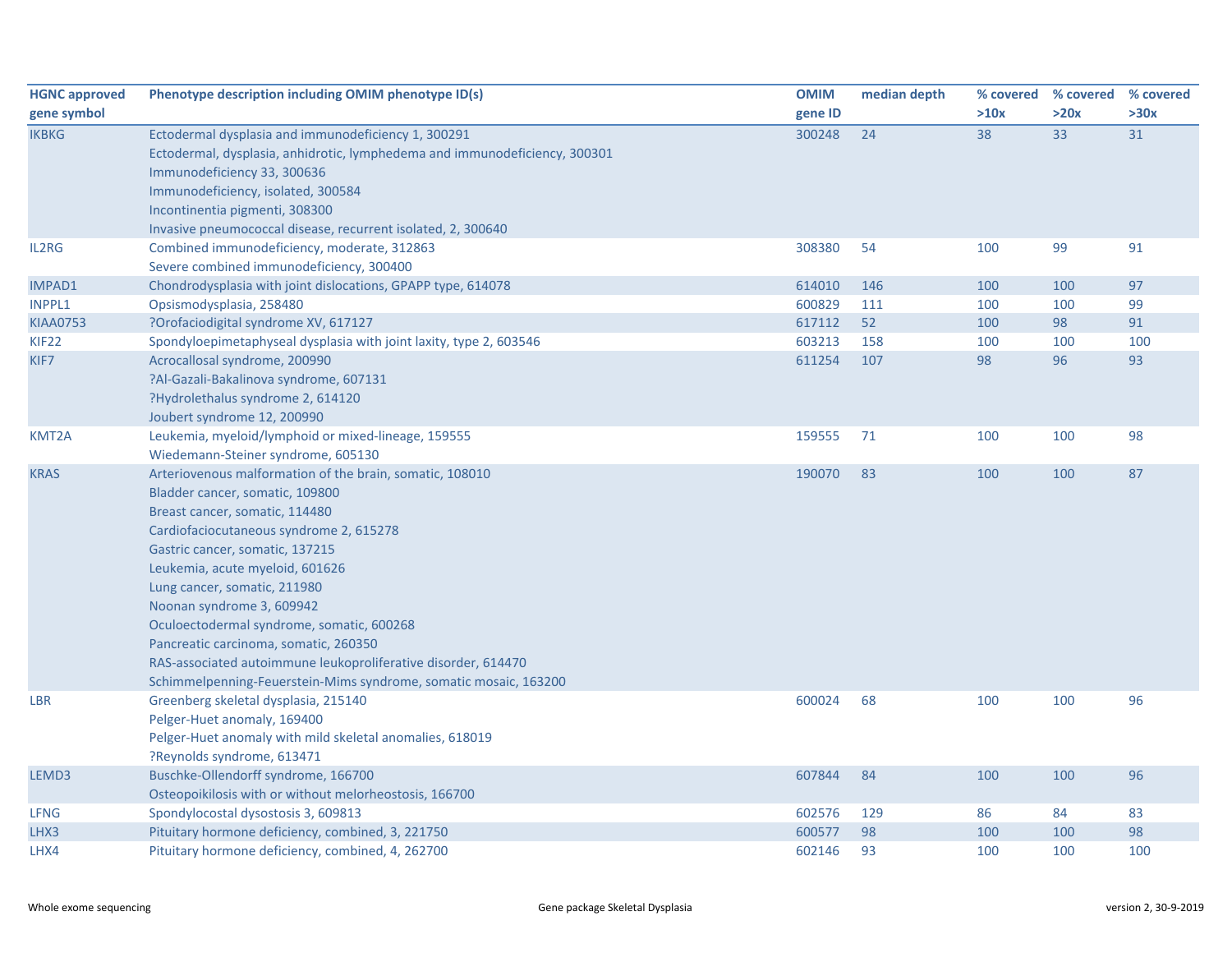| <b>HGNC approved</b> | Phenotype description including OMIM phenotype ID(s)                                               | <b>OMIM</b> | median depth |      | % covered % covered | % covered |
|----------------------|----------------------------------------------------------------------------------------------------|-------------|--------------|------|---------------------|-----------|
| gene symbol          |                                                                                                    | gene ID     |              | >10x | >20x                | >30x      |
| <b>LIFR</b>          | Stuve-Wiedemann syndrome/Schwartz-Jampel type 2 syndrome, 601559                                   | 151443      | 61           | 100  | 98                  | 89        |
| LMX1B                | Nail-patella syndrome, 161200                                                                      | 602575      | 118          | 100  | 100                 | 99        |
| LONP1                | CODAS syndrome, 600373                                                                             | 605490      | 131          | 100  | 100                 | 100       |
| LRP4                 | Cenani-Lenz syndactyly syndrome, 212780                                                            | 604270      | 104          | 100  | 99                  | 98        |
|                      | ?Myasthenic syndrome, congenital, 17, 616304                                                       |             |              |      |                     |           |
|                      | Sclerosteosis 2, 614305                                                                            |             |              |      |                     |           |
| LRP5                 | [Bone mineral density variability 1], 601884                                                       | 603506      | 146          | 100  | 99                  | 98        |
|                      | Exudative vitreoretinopathy 4, 601813                                                              |             |              |      |                     |           |
|                      | Hyperostosis, endosteal, 144750                                                                    |             |              |      |                     |           |
|                      | Osteopetrosis 1, 607634                                                                            |             |              |      |                     |           |
|                      | Osteoporosis-pseudoglioma syndrome, 259770                                                         |             |              |      |                     |           |
|                      | {Osteoporosis}, 166710                                                                             |             |              |      |                     |           |
|                      | Osteosclerosis, 144750                                                                             |             |              |      |                     |           |
|                      | Polycystic liver disease 4 with or without kidney cysts, 617875                                    |             |              |      |                     |           |
|                      | van Buchem disease, type 2, 607636                                                                 |             |              |      |                     |           |
| LRRK1                | No OMIM phenotype                                                                                  | 610986      | 109          | 99   | 96                  | 92        |
| LTBP2                | Glaucoma 3, primary congenital, D, 613086                                                          | 602091      | 106          | 100  | 100                 | 99        |
|                      | Microspherophakia and/or megalocornea, with ectopia lentis and with or without secondary glaucoma, |             |              |      |                     |           |
|                      | 251750                                                                                             |             |              |      |                     |           |
|                      | ?Weill-Marchesani syndrome 3, recessive, 614819                                                    |             |              |      |                     |           |
| LTBP3                | Dental anomalies and short stature, 601216                                                         | 602090      | 130          | 100  | 99                  | 96        |
|                      | Geleophysic dysplasia 3, 617809                                                                    |             |              |      |                     |           |
| LZTR1                | Noonan syndrome 10, 616564                                                                         | 600574      | 117          | 100  | 100                 | 100       |
|                      | Noonan syndrome 2, 605275                                                                          |             |              |      |                     |           |
|                      | {Schwannomatosis-2, susceptibility to}, 615670                                                     |             |              |      |                     |           |
| MAN2B1               | Mannosidosis, alpha-, types I and II, 248500                                                       | 609458      | 115          | 100  | 100                 | 100       |
| <b>MANBA</b>         | Mannosidosis, beta, 248510                                                                         | 609489      | 85           | 100  | 100                 | 95        |
| MAP2K1               | Cardiofaciocutaneous syndrome 3, 615279                                                            | 176872      | 79           | 100  | 100                 | 96        |
| MAP2K2               | Cardiofaciocutaneous syndrome 4, 615280                                                            | 601263      | 117          | 100  | 100                 | 95        |
| MAP3K7               | Cardiospondylocarpofacial syndrome, 157800                                                         | 602614      | 57           | 100  | 100                 | 95        |
|                      | Frontometaphyseal dysplasia 2, 617137                                                              |             |              |      |                     |           |
| MATN3                | Epiphyseal dysplasia, multiple, 5, 607078                                                          | 602109      | 73           | 98   | 90                  | 84        |
|                      | {Osteoarthritis susceptibility 2}, 140600                                                          |             |              |      |                     |           |
|                      | ?Spondyloepimetaphyseal dysplasia, 608728                                                          |             |              |      |                     |           |
| MBTPS2               | IFAP syndrome with or without BRESHECK syndrome, 308205                                            | 300294      | 46           | 100  | 99                  | 90        |
|                      | Keratosis follicularis spinulosa decalvans, 308800                                                 |             |              |      |                     |           |
|                      | ?Olmsted syndrome, 300918                                                                          |             |              |      |                     |           |
|                      | Osteogenesis imperfecta, type XIX, 301014                                                          |             |              |      |                     |           |
| MEOX1                | Klippel-Feil syndrome 2, 214300                                                                    | 600147      | 62           | 100  | 99                  | 90        |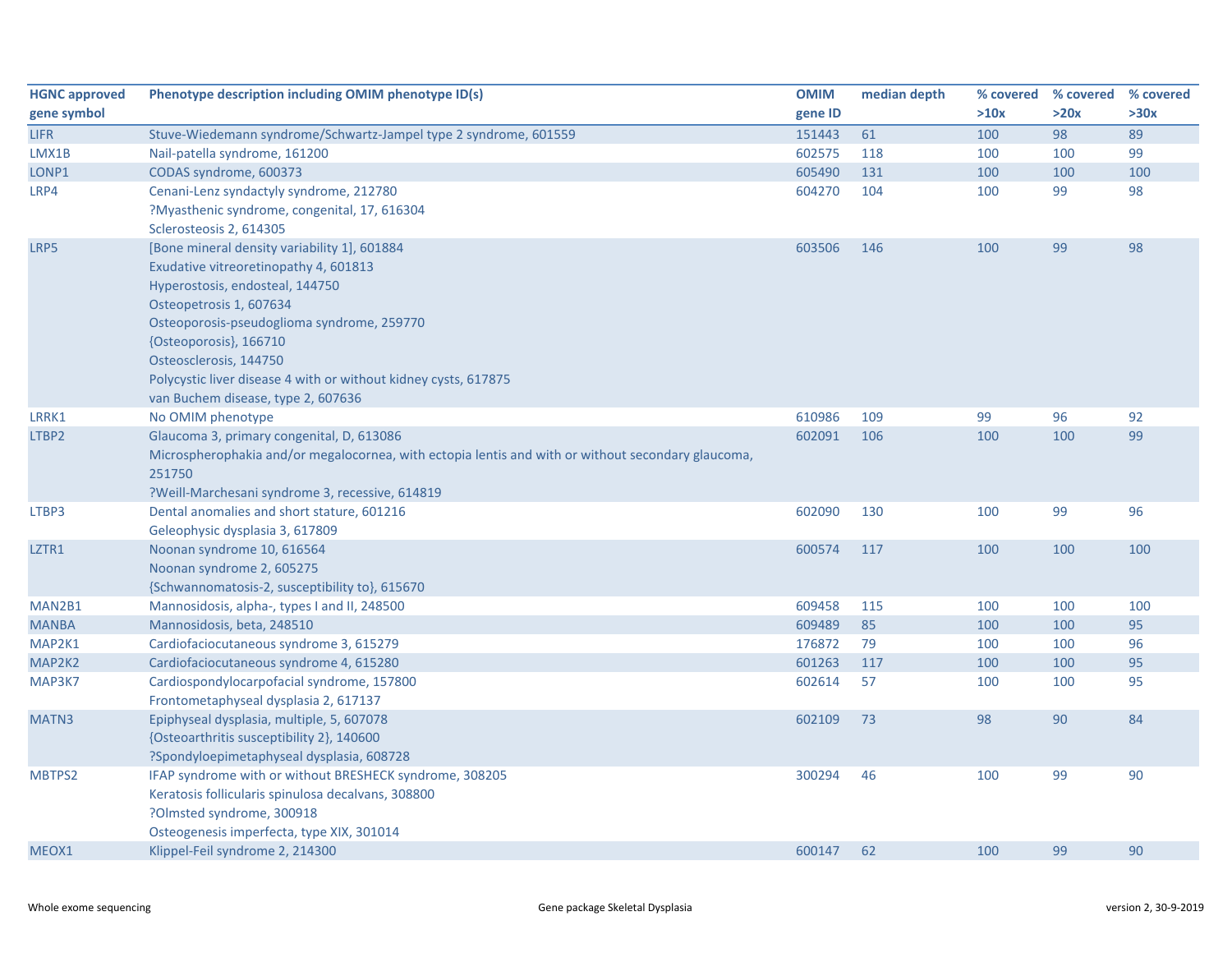| <b>HGNC approved</b> | Phenotype description including OMIM phenotype ID(s)                      | <b>OMIM</b> | median depth | % covered | % covered | % covered |
|----------------------|---------------------------------------------------------------------------|-------------|--------------|-----------|-----------|-----------|
| gene symbol          |                                                                           | gene ID     |              | >10x      | >20x      | >30x      |
| MESP2                | Spondylocostal dysostosis 2, 608681                                       | 605195      | 154          | 100       | 100       | 100       |
| <b>MGP</b>           | Keutel syndrome, 245150                                                   | 154870      | 64           | 100       | 98        | 89        |
| MMP13                | Metaphyseal anadysplasia 1, 602111                                        | 600108      | 78           | 100       | 100       | 95        |
|                      | Metaphyseal dysplasia, Spahr type, 250400                                 |             |              |           |           |           |
|                      | Spondyloepimetaphyseal dysplasia, Missouri type, 602111                   |             |              |           |           |           |
| MMP14                | ?Winchester syndrome, 277950                                              | 600754      | 141          | 100       | 100       | 100       |
| MMP <sub>2</sub>     | Multicentric osteolysis, nodulosis, and arthropathy, 259600               | 120360      | 125          | 100       | 100       | 100       |
| MMP9                 | Metaphyseal anadysplasia 2, 613073                                        | 120361      | 118          | 100       | 100       | 97        |
| <b>MTAP</b>          | Diaphyseal medullary stenosis with malignant fibrous histiocytoma, 112250 | 156540      | 72           | 100       | 99        | 90        |
| MYH3                 | Arthrogryposis, distal, type 2A (Freeman-Sheldon), 193700                 | 160720      | 95           | 100       | 100       | 98        |
|                      | Arthrogryposis, distal, type 2B3 (Sheldon-Hall), 618436                   |             |              |           |           |           |
|                      | Contractures, pterygia, and variable skeletal fusions syndrome 1A, 178110 |             |              |           |           |           |
|                      | Contractures, pterygia, and variable skeletal fusions syndrome 1B, 618469 |             |              |           |           |           |
| <b>MYO18B</b>        | Klippel-Feil syndrome 4, with myopathy and facial dysmorphism, 616549     | 607295      | 108          | 100       | 100       | 98        |
| <b>NAGLU</b>         | ?Charcot-Marie-Tooth disease, axonal, type 2V, 616491                     | 609701      | 112          | 100       | 97        | 93        |
|                      | Mucopolysaccharidosis type IIIB (Sanfilippo B), 252920                    |             |              |           |           |           |
| <b>NANS</b>          | Spondyloepimetaphyseal dysplasia, Camera-Genevieve type, 610442           | 605202      | 65           | 100       | 99        | 94        |
| <b>NBAS</b>          | Infantile liver failure syndrome 2, 616483                                | 608025      | 66           | 100       | 99        | 94        |
|                      | Short stature, optic nerve atrophy, and Pelger-Huet anomaly, 614800       |             |              |           |           |           |
| NEK1                 | {Amyotrophic lateral sclerosis, susceptibility to, 24}, 617892            | 604588      | 56           | 100       | 98        | 89        |
|                      | Short-rib thoracic dysplasia 6 with or without polydactyly, 263520        |             |              |           |           |           |
| NEK9                 | ?Arthrogryposis, Perthes disease, and upward gaze palsy, 614262           | 609798      | 64           | 100       | 98        | 90        |
|                      | Lethal congenital contracture syndrome 10, 617022                         |             |              |           |           |           |
|                      | Nevus comedonicus, somatic, 617025                                        |             |              |           |           |           |
| NEU1                 | Sialidosis, type I, 256550                                                | 608272      | 155          | 100       | 100       | 100       |
|                      | Sialidosis, type II, 256550                                               |             |              |           |           |           |
| <b>NIN</b>           | ?Seckel syndrome 7, 614851                                                | 608684      | 79           | 100       | 99        | 95        |
| <b>NKX3-2</b>        | Spondylo-megaepiphyseal-metaphyseal dysplasia, 613330                     | 602183      | 108          | 100       | 100       | 100       |
| NOTCH <sub>2</sub>   | Alagille syndrome 2, 610205                                               | 600275      | 98           | 100       | 99        | 98        |
|                      | Hajdu-Cheney syndrome, 102500                                             |             |              |           |           |           |
| <b>NPPC</b>          | No OMIM phenotype                                                         | 600296      | 106          | 100       | 100       | 100       |
| NPR <sub>2</sub>     | Acromesomelic dysplasia, Maroteaux type, 602875                           | 108961      | 116          | 100       | 100       | 100       |
|                      | Epiphyseal chondrodysplasia, Miura type, 615923                           |             |              |           |           |           |
|                      | Short stature with nonspecific skeletal abnormalities, 616255             |             |              |           |           |           |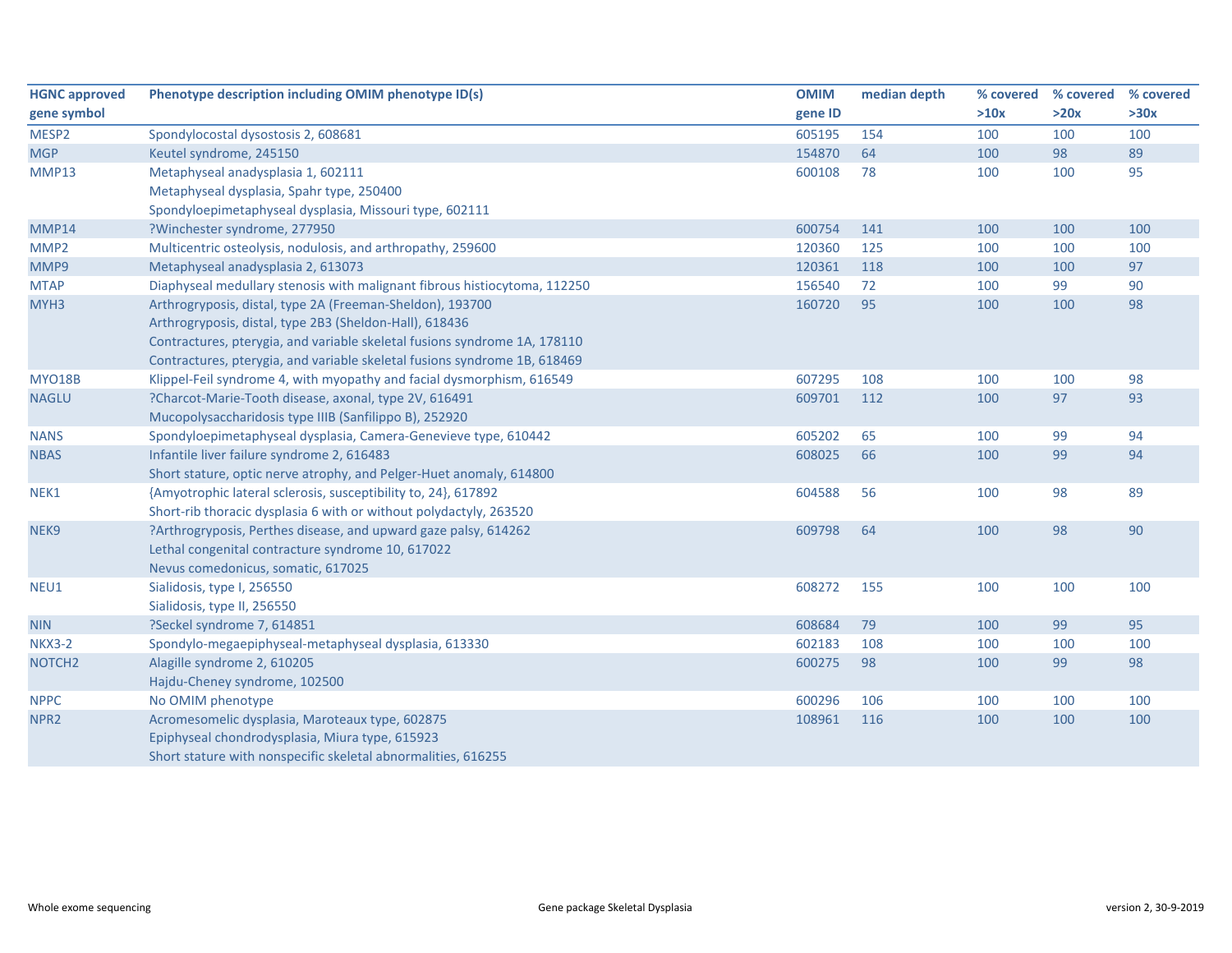| <b>HGNC approved</b> | Phenotype description including OMIM phenotype ID(s)                             | <b>OMIM</b> | median depth | % covered | % covered | % covered |
|----------------------|----------------------------------------------------------------------------------|-------------|--------------|-----------|-----------|-----------|
| gene symbol          |                                                                                  | gene ID     |              | >10x      | >20x      | >30x      |
| <b>NRAS</b>          | Colorectal cancer, somatic, 114500                                               | 164790      | 63           | 100       | 100       | 98        |
|                      | Epidermal nevus, somatic, 162900                                                 |             |              |           |           |           |
|                      | Melanocytic nevus syndrome, congenital, somatic, 137550                          |             |              |           |           |           |
|                      | Neurocutaneous melanosis, somatic, 249400                                        |             |              |           |           |           |
|                      | Noonan syndrome 6, 613224                                                        |             |              |           |           |           |
|                      | ?RAS-associated autoimmune lymphoproliferative syndrome type IV, somatic, 614470 |             |              |           |           |           |
|                      | Schimmelpenning-Feuerstein-Mims syndrome, somatic mosaic, 163200                 |             |              |           |           |           |
|                      | Thyroid carcinoma, follicular, somatic, 188470                                   |             |              |           |           |           |
| OBSL1                | 3-M syndrome 2, 612921                                                           | 610991      | 135          | 100       | 100       | 100       |
| OFD1                 | Joubert syndrome 10, 300804                                                      | 300170      | 43           | 100       | 95        | 75        |
|                      | Orofaciodigital syndrome I, 311200                                               |             |              |           |           |           |
|                      | ?Retinitis pigmentosa 23, 300424                                                 |             |              |           |           |           |
|                      | Simpson-Golabi-Behmel syndrome, type 2, 300209                                   |             |              |           |           |           |
| ORC1                 | Meier-Gorlin syndrome 1, 224690                                                  | 601902      | 86           | 100       | 100       | 97        |
| ORC4                 | Meier-Gorlin syndrome 2, 613800                                                  | 603056      | 67           | 100       | 100       | 91        |
| ORC <sub>6</sub>     | Meier-Gorlin syndrome 3, 613803                                                  | 607213      | 70           | 100       | 100       | 98        |
| OSTM1                | Osteopetrosis 5, 259720                                                          | 607649      | 79           | 100       | 100       | 97        |
| OTX2                 | Microphthalmia, syndromic 5, 610125                                              | 600037      | 100          | 100       | 100       | 100       |
|                      | Pituitary hormone deficiency, combined, 6, 613986                                |             |              |           |           |           |
|                      | Retinal dystrophy, early-onset, with or without pituitary dysfunction, 610125    |             |              |           |           |           |
| <b>P3H1</b>          | Osteogenesis imperfecta, type VIII, 610915                                       | 610339      | 123          | 100       | 100       | 100       |
| P4HB                 | Cole-Carpenter syndrome 1, 112240                                                | 176790      | 101          | 100       | 100       | 100       |
| <b>PAM16</b>         | Spondylometaphyseal dysplasia, Megarbane-Dagher-Melike type, 613320              | 614336      | 91           | 100       | 100       | 100       |
| PAPPA2               | No OMIM phenotype                                                                | No ID       | 103          | 100       | 100       | 99        |
| PAPSS2               | Brachyolmia 4 with mild epiphyseal and metaphyseal changes, 612847               | 603005      | 94           | 100       | 100       | 95        |
| <b>PCNT</b>          | Microcephalic osteodysplastic primordial dwarfism, type II, 210720               | 605925      | 121          | 100       | 100       | 99        |
| PCYT1A               | Spondylometaphyseal dysplasia with cone-rod dystrophy, 608940                    | 123695      | 74           | 100       | 99        | 85        |
| PDE4D                | Acrodysostosis 2, with or without hormone resistance, 614613                     | 600129      | 70           | 100       | 97        | 94        |
| PEX5                 | Peroxisome biogenesis disorder 2A (Zellweger), 214110                            | 600414      | 111          | 100       | 100       | 100       |
|                      | Peroxisome biogenesis disorder 2B, 202370                                        |             |              |           |           |           |
|                      | Rhizomelic chondrodysplasia punctata, type 5, 616716                             |             |              |           |           |           |
| PEX7                 | Peroxisome biogenesis disorder 9B, 614879                                        | 601757      | 57           | 100       | 100       | 95        |
|                      | Rhizomelic chondrodysplasia punctata, type 1, 215100                             |             |              |           |           |           |
| <b>PHEX</b>          | Hypophosphatemic rickets dominant, 307800                                        | 300550      | 48           | 100       | 98        | 89        |
| <b>PHGDH</b>         | Neu-Laxova syndrome 1, 256520                                                    | 606879      | 138          | 100       | 100       | 100       |
|                      | Phosphoglycerate dehydrogenase deficiency, 601815                                |             |              |           |           |           |
| <b>PHYH</b>          | Refsum disease, 266500                                                           | 602026      | 121          | 100       | 100       | 94        |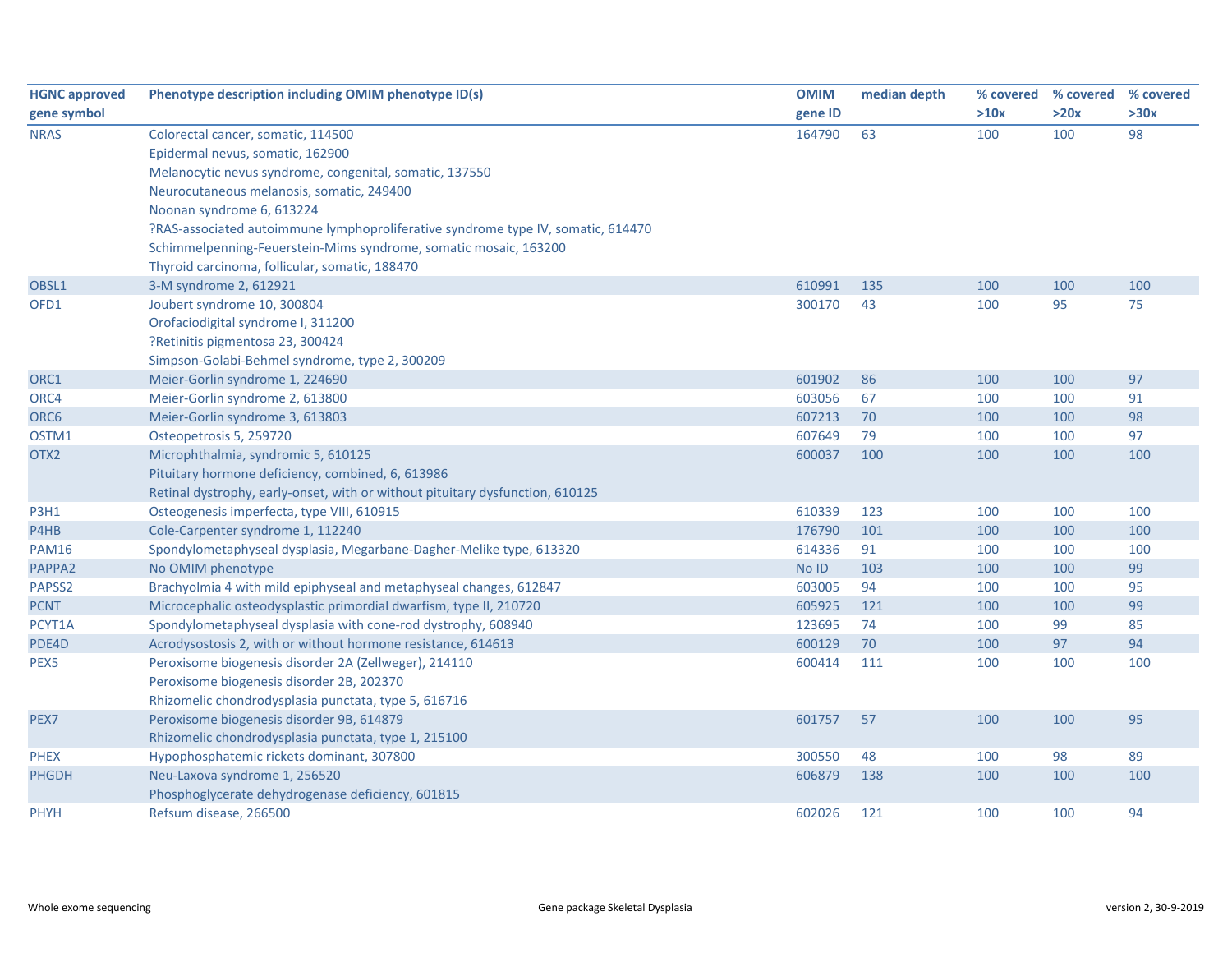| <b>HGNC approved</b> | Phenotype description including OMIM phenotype ID(s)                                                   | <b>OMIM</b> | median depth |      | % covered % covered | % covered |
|----------------------|--------------------------------------------------------------------------------------------------------|-------------|--------------|------|---------------------|-----------|
| gene symbol          |                                                                                                        | gene ID     |              | >10x | >20x                | >30x      |
| PIK3R1               | ?Agammaglobulinemia 7, 615214                                                                          | 171833      | 80           | 100  | 100                 | 97        |
|                      | Immunodeficiency 36, 616005                                                                            |             |              |      |                     |           |
|                      | SHORT syndrome, 269880                                                                                 |             |              |      |                     |           |
| PITX1                | Clubfoot, congenital, with or without deficiency of long bones and/or mirror-image polydactyly, 119800 | 602149      | 109          | 100  | 100                 | 97        |
|                      | Liebenberg syndrome, 186550                                                                            |             |              |      |                     |           |
| PITX2                | Anterior segment dysgenesis 4, 137600                                                                  | 601542      | 149          | 100  | 100                 | 100       |
|                      | Axenfeld-Rieger syndrome, type 1, 180500                                                               |             |              |      |                     |           |
|                      | Ring dermoid of cornea, 180550                                                                         |             |              |      |                     |           |
| PLEKHM1              | Osteopetrosis 3, 618107                                                                                | 611466      | 174          | 100  | 100                 | 99        |
|                      | ?Osteopetrosis 6, 611497                                                                               |             |              |      |                     |           |
| PLK4                 | Microcephaly and chorioretinopathy, 2, 616171                                                          | 605031      | 62           | 100  | 99                  | 91        |
| PLOD <sub>2</sub>    | Bruck syndrome 2, 609220                                                                               | 601865      | 58           | 100  | 99                  | 90        |
| PLS3                 | Bone mineral density QTL18, osteoporosis, 300910                                                       | 300131      | 48           | 100  | 96                  | 83        |
| POC1A                | Short stature, onychodysplasia, facial dysmorphism, and hypotrichosis, 614813                          | 614783      | 90           | 100  | 100                 | 100       |
| POP1                 | Anauxetic dysplasia 2, 617396                                                                          | 602486      | 72           | 100  | 100                 | 94        |
| POR                  | Antley-Bixler syndrome with genital anomalies and disordered steroidogenesis, 201750                   | 124015      | 170          | 100  | 100                 | 100       |
|                      | Disordered steroidogenesis due to cytochrome P450 oxidoreductase, 613571                               |             |              |      |                     |           |
| POU1F1               | Pituitary hormone deficiency, combined, 1, 613038                                                      | 173110      | 83           | 100  | 100                 | 100       |
| PPIB                 | Osteogenesis imperfecta, type IX, 259440                                                               | 123841      | 96           | 100  | 100                 | 100       |
| PRKAR1A              | Acrodysostosis 1, with or without hormone resistance, 101800                                           | 188830      | 86           | 100  | 100                 | 99        |
|                      | Adrenocortical tumor, somatic                                                                          |             |              |      |                     |           |
|                      | Carney complex, type 1, 160980                                                                         |             |              |      |                     |           |
|                      | Myxoma, intracardiac, 255960                                                                           |             |              |      |                     |           |
|                      | Pigmented nodular adrenocortical disease, primary, 1, 610489                                           |             |              |      |                     |           |
| PROKR2               | Hypogonadotropic hypogonadism 3 with or without anosmia, 244200                                        | 607123      | 210          | 100  | 100                 | 100       |
| PROP1                | Pituitary hormone deficiency, combined, 2, 262600                                                      | 601538      | 103          | 100  | 100                 | 92        |
| PSAT1                | Neu-Laxova syndrome 2, 616038                                                                          | 610936      | 64           | 100  | 100                 | 97        |
|                      | ?Phosphoserine aminotransferase deficiency, 610992                                                     |             |              |      |                     |           |
| PTDSS1               | Lenz-Majewski hyperostotic dwarfism, 151050                                                            | 612792      | 66           | 100  | 100                 | 98        |
| PTH <sub>1</sub> R   | Chondrodysplasia, Blomstrand type, 215045                                                              | 168468      | 123          | 100  | 100                 | 100       |
|                      | Eiken syndrome, 600002                                                                                 |             |              |      |                     |           |
|                      | Failure of tooth eruption, primary, 125350                                                             |             |              |      |                     |           |
|                      | Metaphyseal chondrodysplasia, Murk Jansen type, 156400                                                 |             |              |      |                     |           |
| PTPN11               | LEOPARD syndrome 1, 151100                                                                             | 176876      | 77           | 100  | 99                  | 90        |
|                      | Leukemia, juvenile myelomonocytic, somatic, 607785                                                     |             |              |      |                     |           |
|                      | Metachondromatosis, 156250                                                                             |             |              |      |                     |           |
|                      | Noonan syndrome 1, 163950                                                                              |             |              |      |                     |           |
| RAB33B               | Smith-McCort dysplasia 2, 615222                                                                       | 605950      | 74           | 100  | 100                 | 100       |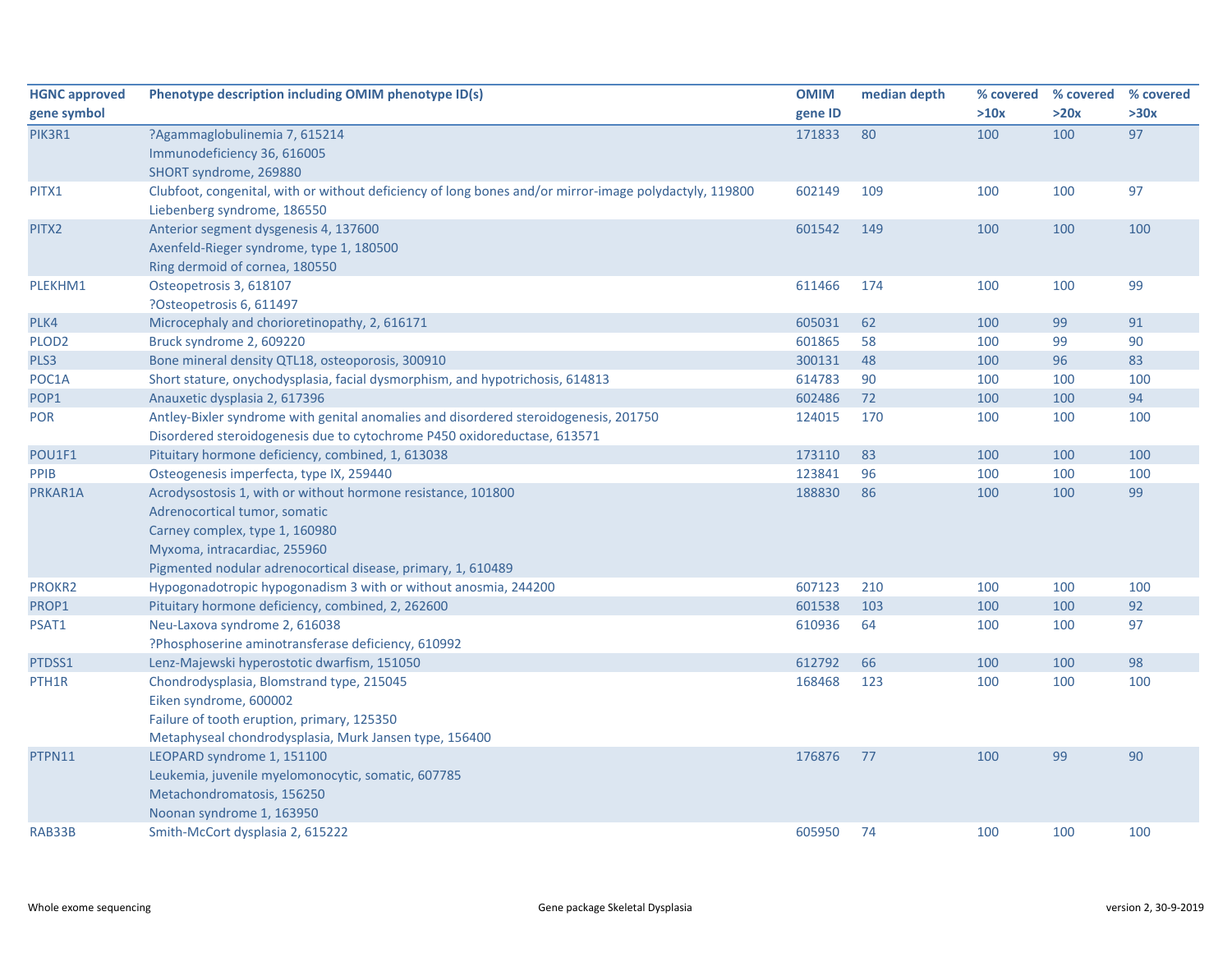| <b>HGNC approved</b> | Phenotype description including OMIM phenotype ID(s)                                  | <b>OMIM</b> | median depth       | % covered   | % covered    | % covered      |
|----------------------|---------------------------------------------------------------------------------------|-------------|--------------------|-------------|--------------|----------------|
| gene symbol          |                                                                                       | gene ID     |                    | >10x        | >20x         | >30x           |
| RAF1                 | Cardiomyopathy, dilated, 1NN, 615916                                                  | 164760      | 78                 | 100         | 99           | 95             |
|                      | LEOPARD syndrome 2, 611554                                                            |             |                    |             |              |                |
|                      | Noonan syndrome 5, 611553                                                             |             |                    |             |              |                |
| RASGRP2              | ?Bleeding disorder, platelet-type, 18, 615888                                         | 605577      | 93                 | 100         | 100          | 100            |
| RBM8A                | Thrombocytopenia-absent radius syndrome, 274000                                       | 605313      | 99                 | 100         | 100          | 100            |
| <b>RBPJ</b>          | Adams-Oliver syndrome 3, 614814                                                       | 147183      | 77                 | 100         | 99           | 89             |
| RIPPLY2              | ?Spondylocostal dysostosis 6, 616566                                                  | 609891      | $71$               | 100         | 100          | 93             |
| RIT1                 | Noonan syndrome 8, 615355                                                             | 609591      | 72                 | 100         | 100          | 100            |
| <b>RMRP</b>          | Anauxetic dysplasia 1, 607095                                                         | 157660      | No coverage data 0 |             | $\mathbf{0}$ | $\overline{0}$ |
|                      | Cartilage-hair hypoplasia, 250250                                                     |             |                    |             |              |                |
|                      | Metaphyseal dysplasia without hypotrichosis, 250460                                   |             |                    |             |              |                |
| RNU4ATAC             | Microcephalic osteodysplastic primordial dwarfism, type I, 210710                     | 601428      | No coverage data 0 |             | $\pmb{0}$    | $\mathbf 0$    |
|                      | Roifman syndrome, 616651                                                              |             |                    |             |              |                |
| ROR <sub>2</sub>     | Brachydactyly, type B1, 113000                                                        | 602337      | 134                | 100         | 100          | 99             |
|                      | Robinow syndrome, 268310                                                              |             |                    |             |              |                |
| <b>RPGRIP1L</b>      | COACH syndrome, 216360                                                                | 610937      | 60                 | 98          | 96           | 89             |
|                      | Joubert syndrome 7, 611560                                                            |             |                    |             |              |                |
|                      | Meckel syndrome 5, 611561                                                             |             |                    |             |              |                |
| <b>RPL10</b>         | {Autism, susceptibility to 5}, 300847                                                 | 312173      | 83                 | 100         | 100          | 100            |
|                      | Mental retardation, syndromic, 35, 300998                                             |             |                    |             |              |                |
| RSPRY1               | Spondyloepimetaphyseal dysplasia, Faden-Alkuraya type, 616723                         | 616585      | 76                 | 100         | 98           | 90             |
| RUNX2                | Cleidocranial dysplasia, 119600                                                       | 600211      | 107                | 100         | 100          | 100            |
|                      | Cleidocranial dysplasia, forme fruste, dental anomalies only, 119600                  |             |                    |             |              |                |
|                      | Cleidocranial dysplasia, forme fruste, with brachydactyly, 119600                     |             |                    |             |              |                |
|                      | Metaphyseal dysplasia with maxillary hypoplasia with or without brachydactyly, 156510 |             |                    |             |              |                |
| <b>SBDS</b>          | {Aplastic anemia, susceptibility to}, 609135                                          | 607444      | 79                 | 100         | 100          | 99             |
|                      | Shwachman-Diamond syndrome, 260400                                                    |             |                    |             |              |                |
| SCARF2               | Van den Ende-Gupta syndrome, 600920                                                   | 613619      | 101                | 100         | 99           | 97             |
| SEC24D               | Cole-Carpenter syndrome 2, 616294                                                     | 607186      | 75                 | 100         | 100          | 95             |
| SERPINF1             | Osteogenesis imperfecta, type VI, 613982                                              | 172860      | 111                | 100         | 99           | 95             |
| SERPINH1             | Osteogenesis imperfecta, type X, 613848                                               | 600943      | 159                | 100         | 100          | 100            |
|                      | {Preterm premature rupture of the membranes, susceptibility to}, 610504               |             |                    |             |              |                |
| <b>SGSH</b>          | Mucopolysaccharidosis type IIIA (Sanfilippo A), 252900                                | 605270      | 103                | 100         | 94           | 90             |
| SH3PXD2B             | Frank-ter Haar syndrome, 249420                                                       | 613293      | 122                | 100         | 100          | 99             |
| SHOC2                | Noonan-like syndrome with loose anagen hair, 607721                                   | 602775      | 61                 | 100         | 99           | 95             |
| <b>SHOX</b>          | Langer mesomelic dysplasia, 249700                                                    | 312865      | $\mathbf 0$        | $\mathbf 0$ | $\mathbf 0$  | $\mathbf 0$    |
|                      | Leri-Weill dyschondrosteosis, 127300                                                  |             |                    |             |              |                |
|                      | Short stature, idiopathic familial, 300582                                            |             |                    |             |              |                |
| <b>SLC10A7</b>       | Short stature, amelogenesis imperfecta, and skeletal dysplasia with scoliosis, 618363 | 611459      | 56                 | 100         | 97           | 89             |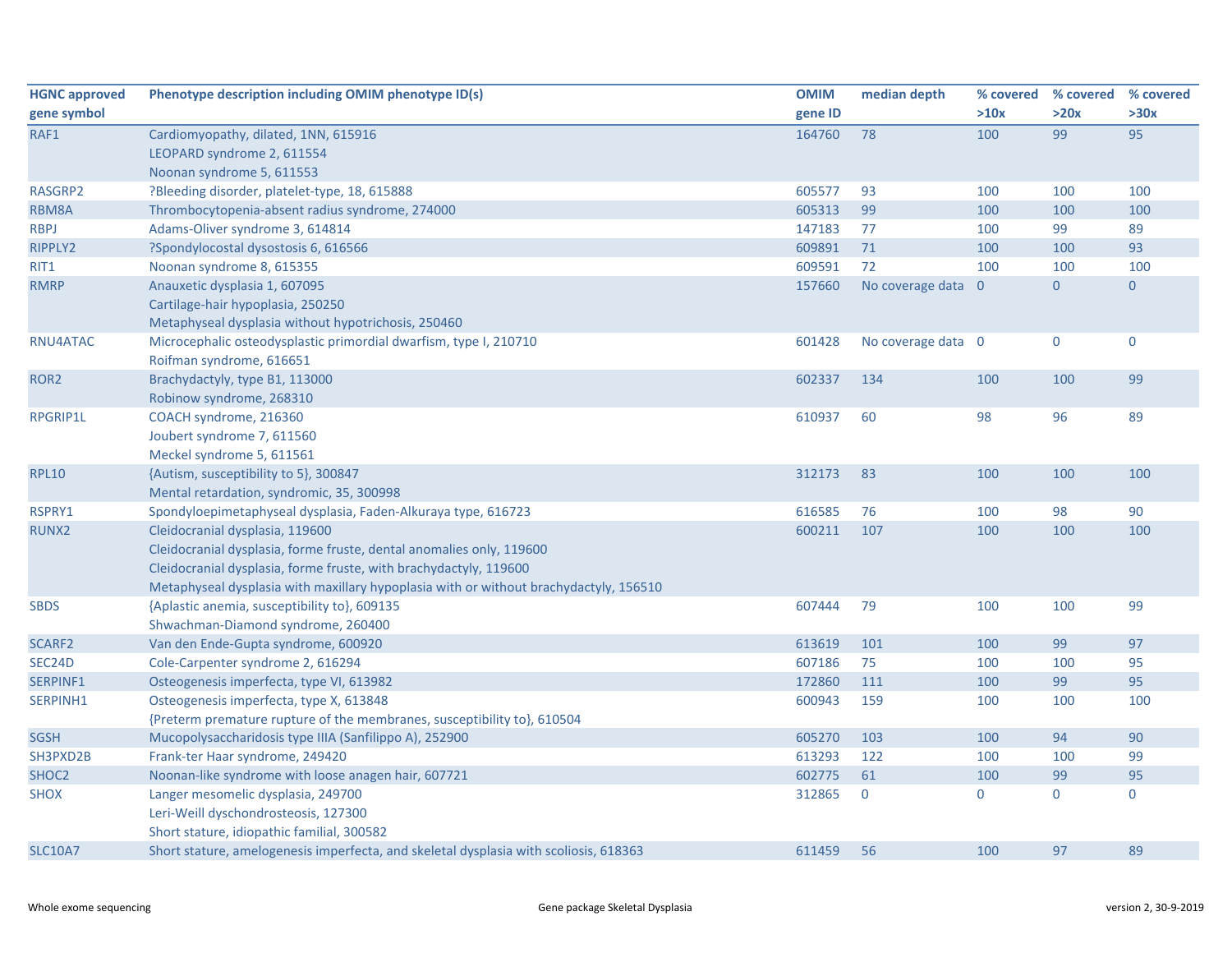| <b>HGNC approved</b> | Phenotype description including OMIM phenotype ID(s)                           | <b>OMIM</b> | median depth |      | % covered % covered | % covered |
|----------------------|--------------------------------------------------------------------------------|-------------|--------------|------|---------------------|-----------|
| gene symbol          |                                                                                | gene ID     |              | >10x | >20x                | >30x      |
| <b>SLC17A5</b>       | Salla disease, 604369                                                          | 604322      | 86           | 100  | 100                 | 97        |
|                      | Sialic acid storage disorder, infantile, 269920                                |             |              |      |                     |           |
| <b>SLC25A24</b>      | Fontaine progeroid syndrome, 612289                                            | 608744      | 80           | 100  | 99                  | 93        |
| <b>SLC26A2</b>       | Achondrogenesis Ib, 600972                                                     | 606718      | 68           | 100  | 100                 | 100       |
|                      | Atelosteogenesis, type II, 256050                                              |             |              |      |                     |           |
|                      | De la Chapelle dysplasia, 256050                                               |             |              |      |                     |           |
|                      | Diastrophic dysplasia, 222600                                                  |             |              |      |                     |           |
|                      | Diastrophic dysplasia, broad bone-platyspondylic variant, 222600               |             |              |      |                     |           |
|                      | Epiphyseal dysplasia, multiple, 4, 226900                                      |             |              |      |                     |           |
| <b>SLC29A3</b>       | Histiocytosis-lymphadenopathy plus syndrome, 602782                            | 612373      | 152          | 100  | 99                  | 99        |
| <b>SLC34A3</b>       | Hypophosphatemic rickets with hypercalciuria, 241530                           | 609826      | 121          | 100  | 98                  | 93        |
| <b>SLC35D1</b>       | Schneckenbecken dysplasia, 269250                                              | 610804      | 57           | 100  | 99                  | 85        |
| <b>SLC39A13</b>      | Ehlers-Danlos syndrome, spondylodysplastic type, 3, 612350                     | 608735      | 129          | 100  | 100                 | 100       |
| SLCO2A1              | Hypertrophic osteoarthropathy, primary 2, 614441                               | 601460      | 97           | 100  | 100                 | 99        |
| SLCO5A1              | No OMIM phenotype                                                              | 613543      | 109          | 100  | 100                 | 96        |
| SMAD4                | Juvenile polyposis/hereditary hemorrhagic telangiectasia syndrome, 175050      | 600993      | 79           | 100  | 100                 | 98        |
|                      | Myhre syndrome, 139210                                                         |             |              |      |                     |           |
|                      | Pancreatic cancer, somatic, 260350                                             |             |              |      |                     |           |
|                      | Polyposis, juvenile intestinal, 174900                                         |             |              |      |                     |           |
| SMARCAL1             | Schimke immunoosseous dysplasia, 242900                                        | 606622      | 88           | 100  | 100                 | 98        |
| <b>SNRPB</b>         | Cerebrocostomandibular syndrome, 117650                                        | 182282      | 95           | 100  | 100                 | 100       |
| SNX10                | Osteopetrosis 8, 615085                                                        | 614780      | 77           | 100  | 100                 | 98        |
| <b>SOS1</b>          | ?Fibromatosis, gingival, 1, 135300                                             | 182530      | 71           | 100  | 100                 | 95        |
|                      | Noonan syndrome 4, 610733                                                      |             |              |      |                     |           |
| SOS <sub>2</sub>     | Noonan syndrome 9, 616559                                                      | 601247      | 75           | 100  | 99                  | 95        |
| <b>SOST</b>          | Craniodiaphyseal dysplasia, 122860                                             | 605740      | 163          | 100  | 100                 | 100       |
|                      | Sclerosteosis 1, 269500                                                        |             |              |      |                     |           |
|                      | Van Buchem disease, 239100                                                     |             |              |      |                     |           |
| SOX <sub>2</sub>     | Microphthalmia, syndromic 3, 206900                                            | 184429      | 183          | 100  | 100                 | 100       |
|                      | Optic nerve hypoplasia and abnormalities of the central nervous system, 206900 |             |              |      |                     |           |
| SOX3                 | Mental retardation, with isolated growth hormone deficiency, 300123            | 313430      | 64           | 100  | 95                  | 89        |
|                      | Panhypopituitarism, 312000                                                     |             |              |      |                     |           |
| SOX9                 | Acampomelic campomelic dysplasia, 114290                                       | 608160      | 157          | 100  | 100                 | 100       |
|                      | Campomelic dysplasia, 114290                                                   |             |              |      |                     |           |
|                      | Campomelic dysplasia with autosomal sex reversal, 114290                       |             |              |      |                     |           |
| SP7                  | Osteogenesis imperfecta, type XII, 613849                                      | 606633      | 129          | 100  | 100                 | 100       |
| <b>SPARC</b>         | Osteogenesis imperfecta, type XVII, 616507                                     | 182120      | 95           | 100  | 99                  | 97        |
| SPINK5               | Netherton syndrome, 256500                                                     | 605010      | 66           | 100  | 99                  | 95        |
| <b>SPR</b>           | Dystonia, dopa-responsive, due to sepiapterin reductase deficiency, 612716     | 182125      | 102          | 100  | 100                 | 100       |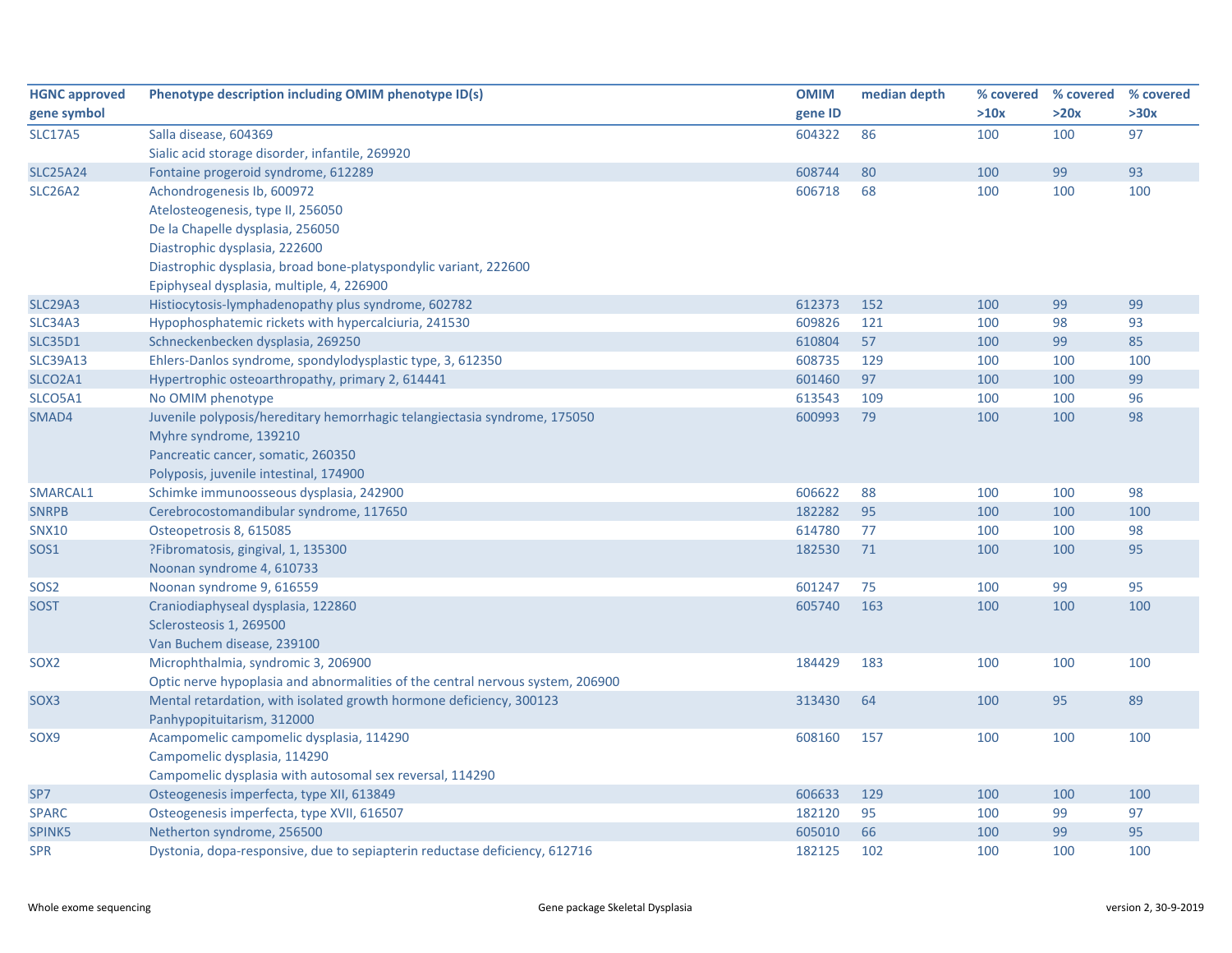| <b>HGNC approved</b> | Phenotype description including OMIM phenotype ID(s)                                    | <b>OMIM</b> | median depth |      | % covered % covered % covered |      |
|----------------------|-----------------------------------------------------------------------------------------|-------------|--------------|------|-------------------------------|------|
| gene symbol          |                                                                                         | gene ID     |              | >10x | >20x                          | >30x |
| <b>SRCAP</b>         | Floating-Harbor syndrome, 136140                                                        | 611421      | 139          | 100  | 100                           | 100  |
| STAT3                | Autoimmune disease, multisystem, infantile-onset, 1, 615952                             | 102582      | 90           | 100  | 100                           | 99   |
|                      | Hyper-IgE recurrent infection syndrome, 147060                                          |             |              |      |                               |      |
| STAT5B               | Growth hormone insensitivity with immunodeficiency, 245590                              | 604260      | 107          | 100  | 100                           | 97   |
|                      | Leukemia, acute promyelocytic, somatic, 102578                                          |             |              |      |                               |      |
| SULF1                | No OMIM phenotype                                                                       | 610012      | 76           | 100  | 100                           | 98   |
| SUMF1                | Multiple sulfatase deficiency, 272200                                                   | 607939      | 88           | 100  | 100                           | 99   |
| TAPT1                | Osteochondrodysplasia, complex lethal, Symoens-Barnes-Gistelinck type, 616897           | 612758      | 41           | 97   | 88                            | 74   |
| <b>TBCE</b>          | Encephalopathy, progressive, with amyotrophy and optic atrophy, 617207                  | 604934      | 59           | 100  | 97                            | 88   |
|                      | Hypoparathyroidism-retardation-dysmorphism syndrome, 241410                             |             |              |      |                               |      |
|                      | Kenny-Caffey syndrome, type 1, 244460                                                   |             |              |      |                               |      |
| <b>TBX15</b>         | Cousin syndrome, 260660                                                                 | 604127      | 77           | 100  | 100                           | 99   |
| TBX4                 | Ischiocoxopodopatellar syndrome with or without pulmonary arterial hypertension, 147891 | 601719      | 145          | 100  | 100                           | 100  |
| TBX6                 | Spondylocostal dysostosis 5, 122600                                                     | 602427      | 100          | 100  | 100                           | 96   |
| TBXAS1               | Ghosal hematodiaphyseal syndrome, 231095                                                | 274180      | 74           | 100  | 99                            | 93   |
|                      | ?Thromboxane synthase deficiency, 614158                                                |             |              |      |                               |      |
| <b>TCIRG1</b>        | Osteopetrosis 1, 259700                                                                 | 604592      | 117          | 100  | 100                           | 97   |
| TCTEX1D2             | Short-rib thoracic dysplasia 17 with or without polydactyly, 617405                     | 617353      | 89           | 100  | 100                           | 93   |
| TCTN2                | Joubert syndrome 24, 616654                                                             | 613846      | 84           | 100  | 100                           | 97   |
|                      | ?Meckel syndrome 8, 613885                                                              |             |              |      |                               |      |
| TCTN3                | Joubert syndrome 18, 614815                                                             | 613847      | 66           | 100  | 100                           | 97   |
|                      | Orofaciodigital syndrome IV, 258860                                                     |             |              |      |                               |      |
| TGFB1                | Camurati-Engelmann disease, 131300                                                      | 190180      | 111          | 100  | 99                            | 95   |
|                      | {Cystic fibrosis lung disease, modifier of}, 219700                                     |             |              |      |                               |      |
|                      | Inflammatory bowel disease, immunodeficiency, and encephalopathy, 618213                |             |              |      |                               |      |
| <b>TMEM165</b>       | Congenital disorder of glycosylation, type IIk, 614727                                  | 614726      | 108          | 100  | 100                           | 100  |
| <b>TMEM216</b>       | Joubert syndrome 2, 608091                                                              | 613277      | 87           | 100  | 100                           | 95   |
|                      | Meckel syndrome 2, 603194                                                               |             |              |      |                               |      |
| <b>TMEM231</b>       | Joubert syndrome 20, 614970                                                             | 614949      | 96           | 100  | 95                            | 90   |
|                      | Meckel syndrome 11, 615397                                                              |             |              |      |                               |      |
| TMEM38B              | Osteogenesis imperfecta, type XIV, 615066                                               | 611236      | 68           | 100  | 100                           | 98   |
| TNFRSF11A            | Osteolysis, familial expansile, 174810                                                  | 603499      | 97           | 95   | 95                            | 95   |
|                      | Osteopetrosis 7, 612301                                                                 |             |              |      |                               |      |
|                      | {Paget disease of bone 2, early-onset}, 602080                                          |             |              |      |                               |      |
| TNFRSF11B            | Paget disease of bone 5, juvenile-onset, 239000                                         | 602643      | 91           | 100  | 100                           | 99   |
| TNFSF11              | Osteopetrosis 2, 259710                                                                 | 602642      | 56           | 100  | 100                           | 94   |
| TRAPPC2              | Spondyloepiphyseal dysplasia tarda, 313400                                              | 300202      | 52           | 100  | 91                            | 70   |
| <b>TRIP11</b>        | Achondrogenesis, type IA, 200600                                                        | 604505      | 66           | 100  | 98                            | 90   |
|                      | Osteochondrodysplasia, 184260                                                           |             |              |      |                               |      |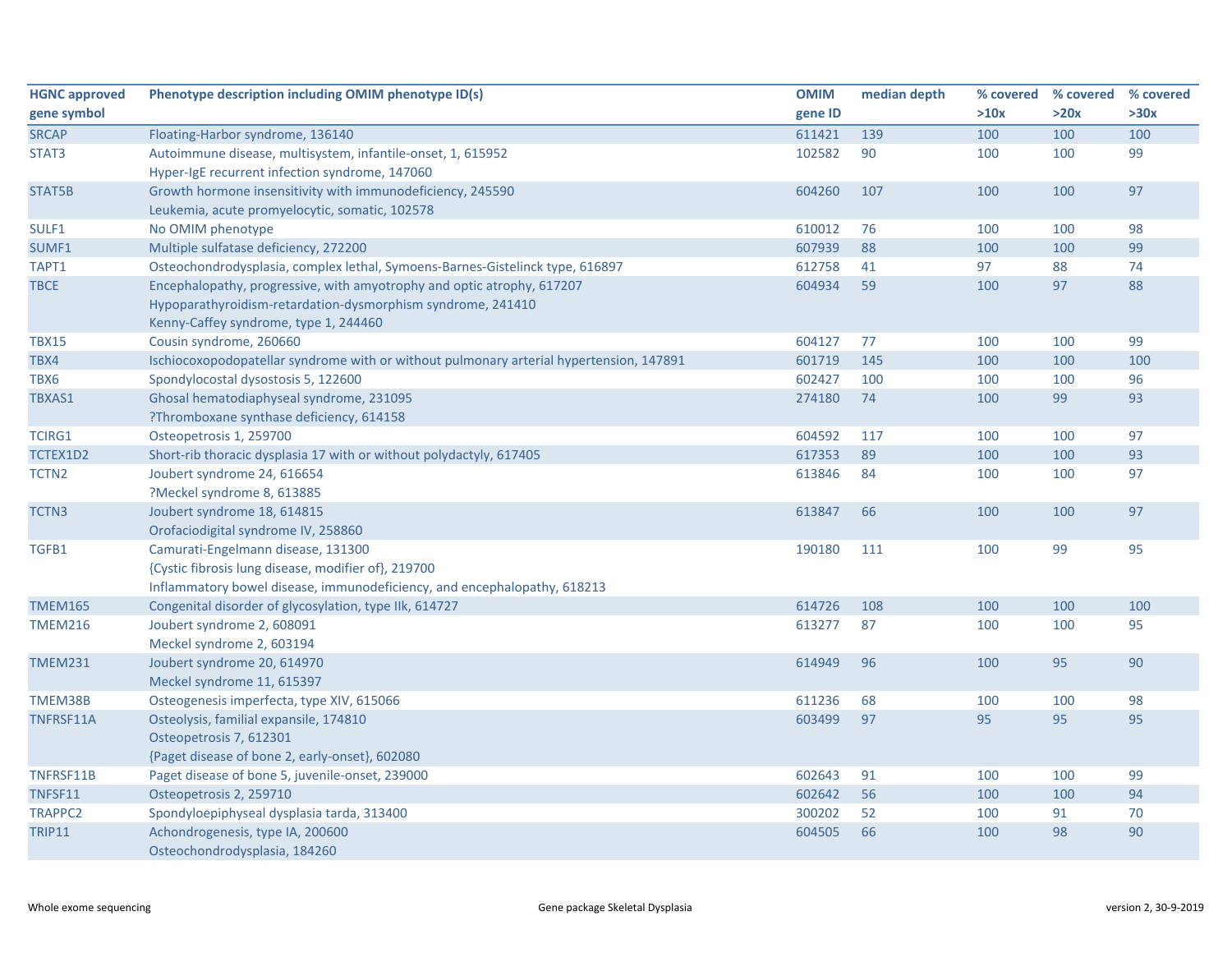| <b>HGNC approved</b> | Phenotype description including OMIM phenotype ID(s)                 | <b>OMIM</b> | median depth | % covered | % covered % covered |      |
|----------------------|----------------------------------------------------------------------|-------------|--------------|-----------|---------------------|------|
| gene symbol          |                                                                      | gene ID     |              | >10x      | >20x                | >30x |
| TRPS1                | Trichorhinophalangeal syndrome, type I, 190350                       | 604386      | 85           | 100       | 100                 | 100  |
|                      | Trichorhinophalangeal syndrome, type III, 190351                     |             |              |           |                     |      |
| TRPV4                | ?Avascular necrosis of femoral head, primary, 2, 617383              | 605427      | 109          | 100       | 100                 | 100  |
|                      | Brachyolmia type 3, 113500                                           |             |              |           |                     |      |
|                      | Digital arthropathy-brachydactyly, familial, 606835                  |             |              |           |                     |      |
|                      | Hereditary motor and sensory neuropathy, type IIc, 606071            |             |              |           |                     |      |
|                      | Metatropic dysplasia, 156530                                         |             |              |           |                     |      |
|                      | Parastremmatic dwarfism, 168400                                      |             |              |           |                     |      |
|                      | SED, Maroteaux type, 184095                                          |             |              |           |                     |      |
|                      | Scapuloperoneal spinal muscular atrophy, 181405                      |             |              |           |                     |      |
|                      | [Sodium serum level QTL 1], 613508                                   |             |              |           |                     |      |
|                      | Spinal muscular atrophy, distal, congenital nonprogressive, 600175   |             |              |           |                     |      |
|                      | Spondylometaphyseal dysplasia, Kozlowski type, 184252                |             |              |           |                     |      |
| TTC21B               | Nephronophthisis 12, 613820                                          | 612014      | 75           | 100       | 99                  | 94   |
|                      | Short-rib thoracic dysplasia 4 with or without polydactyly, 613819   |             |              |           |                     |      |
| <b>VDR</b>           | ?Osteoporosis, involutional, 166710                                  | 601769      | 87           | 100       | 100                 | 100  |
|                      | Rickets, vitamin D-resistant, type IIA, 277440                       |             |              |           |                     |      |
| <b>WDR19</b>         | ?Cranioectodermal dysplasia 4, 614378                                | 608151      | 71           | 100       | 100                 | 97   |
|                      | Nephronophthisis 13, 614377                                          |             |              |           |                     |      |
|                      | Senior-Loken syndrome 8, 616307                                      |             |              |           |                     |      |
|                      | ?Short-rib thoracic dysplasia 5 with or without polydactyly, 614376  |             |              |           |                     |      |
| WDR34                | Short-rib thoracic dysplasia 11 with or without polydactyly, 615633  | 613363      | 116          | 100       | 100                 | 100  |
| WDR35                | Cranioectodermal dysplasia 2, 613610                                 | 613602      | 62           | 100       | 100                 | 94   |
|                      | Short-rib thoracic dysplasia 7 with or without polydactyly, 614091   |             |              |           |                     |      |
| <b>WDR60</b>         | Short-rib thoracic dysplasia 8 with or without polydactyly, 615503   | 615462      | 80           | 100       | 99                  | 94   |
| WNT1                 | Osteogenesis imperfecta, type XV, 615220                             | 164820      | 199          | 100       | 100                 | 100  |
|                      | {Osteoporosis, early-onset, susceptibility to}, 615221               |             |              |           |                     |      |
| WNT5A                | Robinow syndrome 1, 180700                                           | 164975      | 127          | 100       | 100                 | 99   |
| XRCC4                | Short stature, microcephaly, and endocrine dysfunction, 616541       | 194363      | 54           | 100       | 99                  | 90   |
| XYLT1                | Desbuquois dysplasia 2, 615777                                       | 608124      | 103          | 100       | 97                  | 93   |
|                      | {Pseudoxanthoma elasticum, modifier of severity of}, 264800          |             |              |           |                     |      |
| XYLT2                | {Pseudoxanthoma elasticum, modifier of severity of}, 264800          | 608125      | 131          | 100       | 100                 | 100  |
|                      | Spondyloocular syndrome, 605822                                      |             |              |           |                     |      |
| ZBTB16               | Leukemia, acute promyelocytic, PL2F/RARA type                        | 176797      | 128          | 100       | 100                 | 100  |
|                      | Skeletal defects, genital hypoplasia, and mental retardation, 612447 |             |              |           |                     |      |
| ZMPSTE24             | Mandibuloacral dysplasia with type B lipodystrophy, 608612           | 606480      | 59           | 100       | 100                 | 96   |
|                      | Restrictive dermopathy, lethal, 275210                               |             |              |           |                     |      |

‐ Gene symbols according HGCN

‐ OMIM release used: 8‐9‐2019